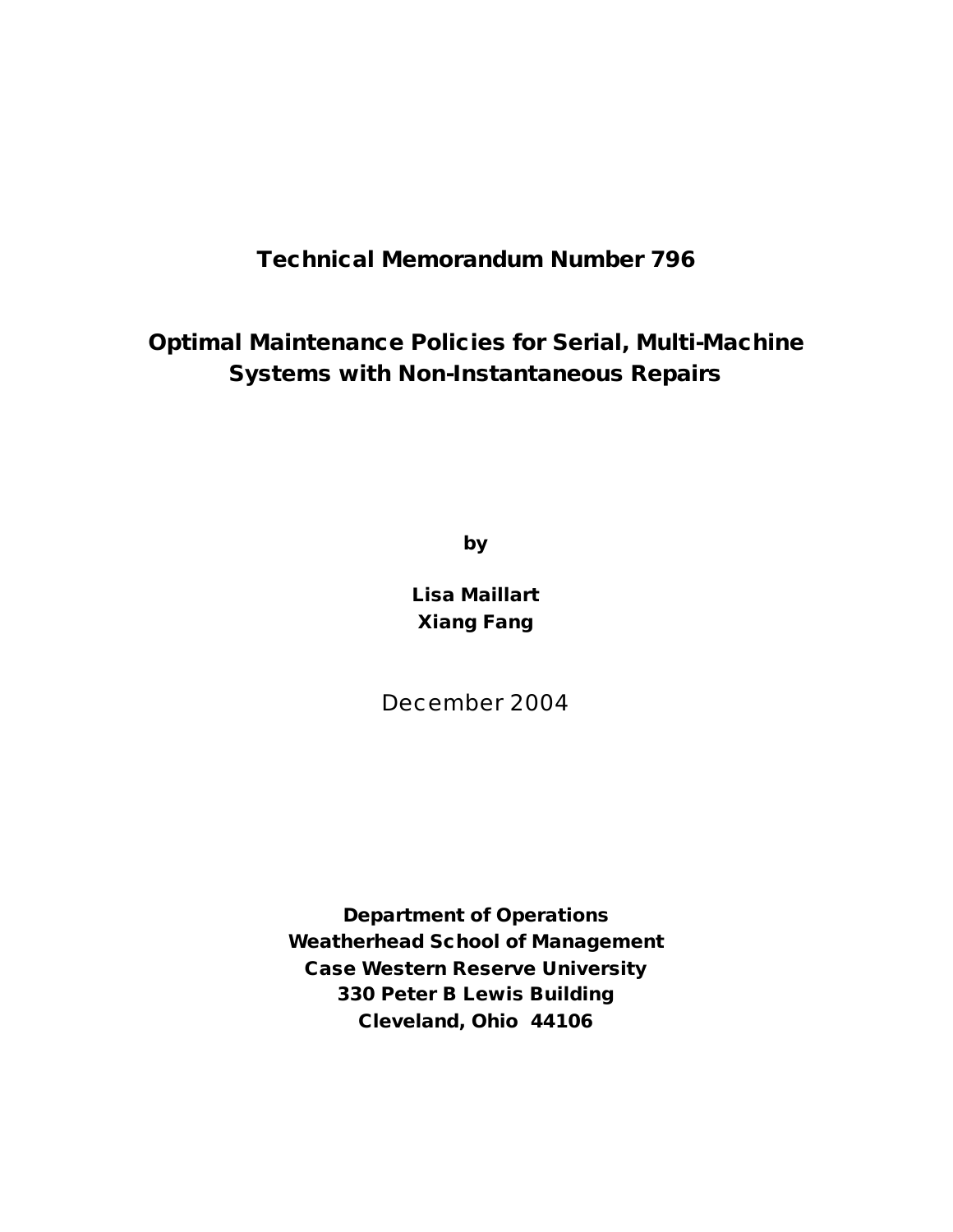# Optimal Maintenance Policies for Serial, Multi-Machine Systems with Non-Instantaneous Repairs

Lisa M. Maillart Xiang Fang

Department of Operations, Weatherhead School of Management, Case Western Reserve University, Cleveland, Ohio 44106

#### Abstract

We study optimal age-replacement policies for machines in series with non-instantaneous repair times by formulating two nonlinear programs: One that minimizes total cost-rate subject to a steady-state throughput requirement, and another that maximizes steady-state throughput subject to a cost-rate budget constraint. Under reasonable assumptions, the single-machine cost-optimal and throughput-optimal solutions are unique and orderable, and the multi-machine optimal solutions have appealing structure. Furthermore, we establish equivalence between the two formulations and provide an illustrative numerical example.

Keywords: age-replacement, nonlinear programming, efficient frontier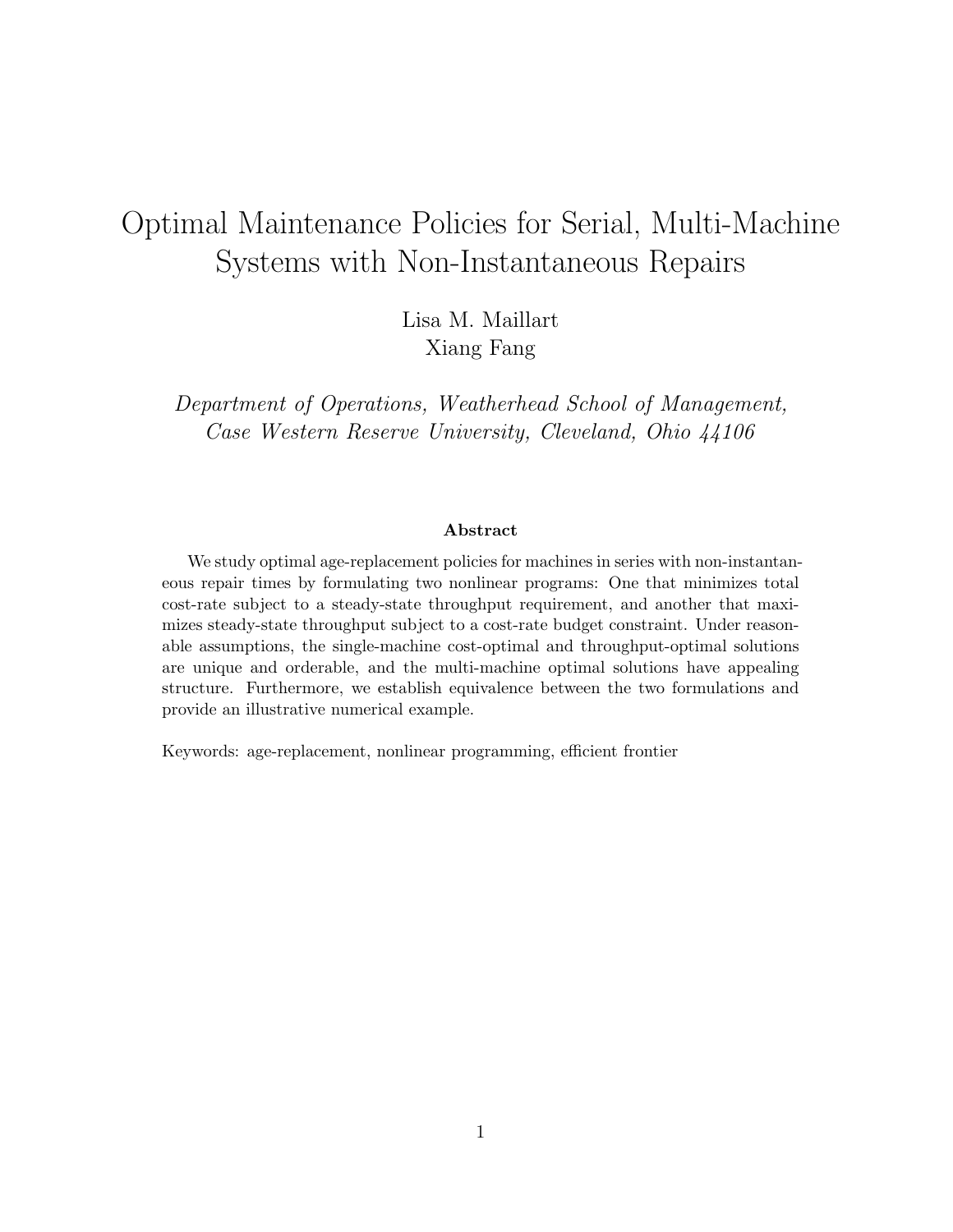## 1 Introduction

Maintenance optimization models find the optimum balance between the costs and benefits of performing maintenance activities on stochastically degrading equipment, subject to various constraints. In this paper, we consider such a model for a system comprised of n failure-independent, but non-identical machines in series. The objective is to find an age-replacement policy for each machine that either minimizes the throughput of the entire system, subject to a maintenance-budget constraint, or alternatively, one that minimizes the total maintenance cost-rate, subject to a throughput constraint.

In contrast, the majority of the existing maintenance optimization literature considers a single unit in isolation, and seeks a maintenance policy that optimizes some criterion for that one unit, typically total expected discounted cost, expected cost-rate or stationary availability (see surveys by McCall [9], Pierskalla and Voelker [11], Sherif and Smith [13], Valdez-Flores [15]). Moreover, few of these models incorporate production considerations, as stated in Iravani and Duenyas [7]: "Most of the existing literature on maintenance policies does not consider the interactions between production/inventory and repair/maintenance decisions."

The maintenance optimization surveys by Thomas [14], Cho and Parlar [3], Dekker et al [5], and Wang [16] review the growing body of literature on multi-unit systems. Not surprisingly, even fewer of these papers incorporate production considerations. Among the exceptions are Meller [10], Schouten and Vanneste [12] and Marquez et. al. [8], who attempt to do by making preventive maintenance decisions as a function of a unit's age and/or the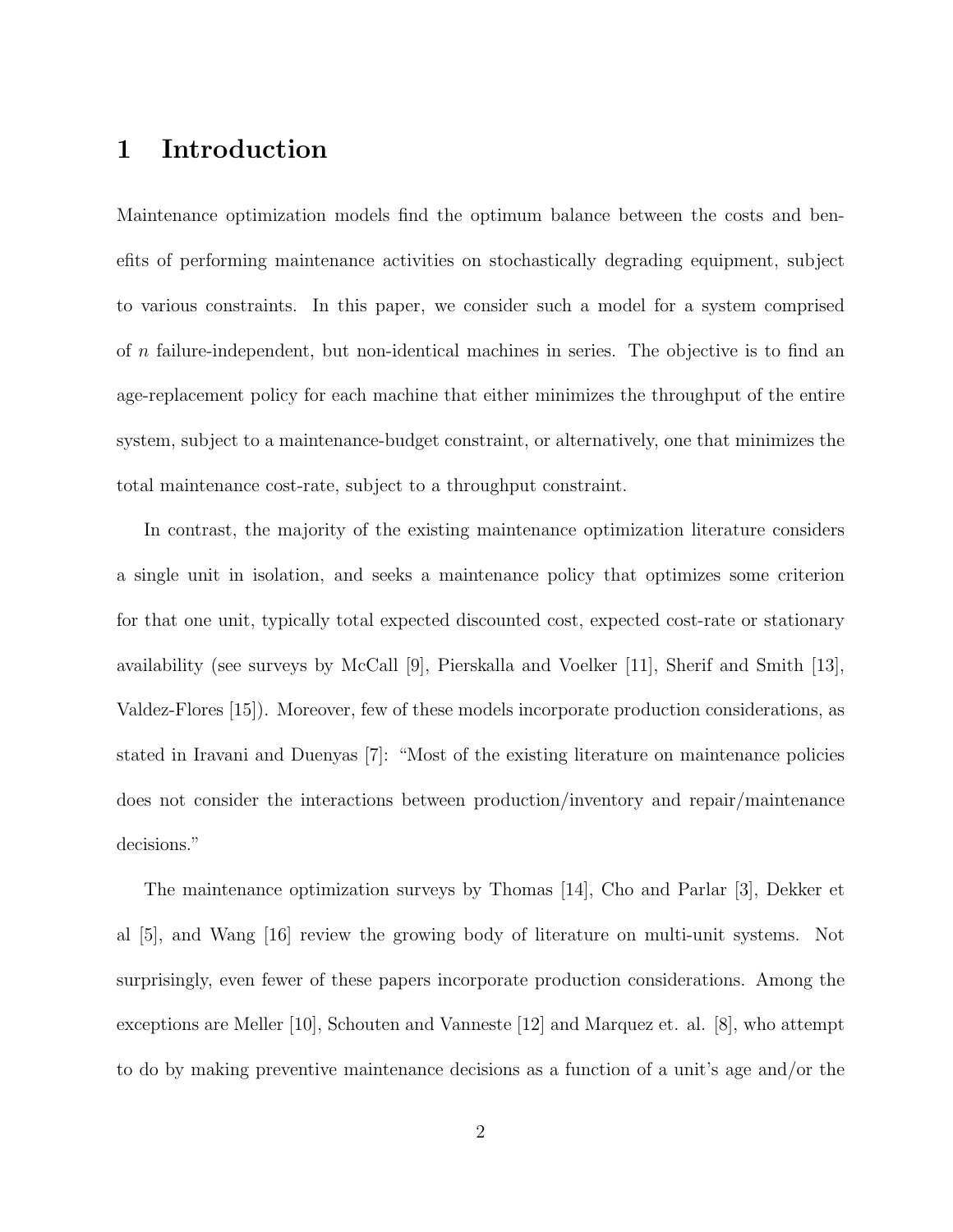amount of inventory in the buffer. However, these models seek a preventive maintenance policy for the first unit only, not all units.

This paper is most closely related to Hsu [6], who considers a serial production system with infinite-capacity buffers between every pair of machines. In Hsu  $|6|$ , each machine has its own lifetime distribution, processing time distribution, repair time distribution, and preventive maintenance time distribution. The objective is to find an age-replacement policy for each machine i that minimizes the total long-run average cost of the system, which is comprised of each machine's maintenance costs, waiting costs and lost capacity costs. Due to the complexity of this model, Hsu provides numerical results only, for the case of exponential lifetimes and processing times. Furthermore, Hsu's cost function includes the cost of lost capacity for every machine, regardless of whether or not it is the bottleneck machine.

Like Hsu, we seek an age-replacement policy for each machine (i.e. restore machine  $i$  to a status "as-good-as-new" when it fails or reaches age  $T_i$ , whichever comes first) in a serial production system with infinite-capacity buffers. We assume that demand is sufficiently large to ensure that it is not the bottleneck and that raw material is always available at the first machine. Unlike Hsu, we formulate constrained models, rather than taking an unconstrained cost-minimization approach. Furthermore, we analyze steady-state system performance, which allows us to parameterize our model using average production rates and mean replacement times. This simplification enables us to gain analytical insights on model behavior and policy structure.

The remainder of the paper is organized as follows. In §2 we formulate nonlinear pro-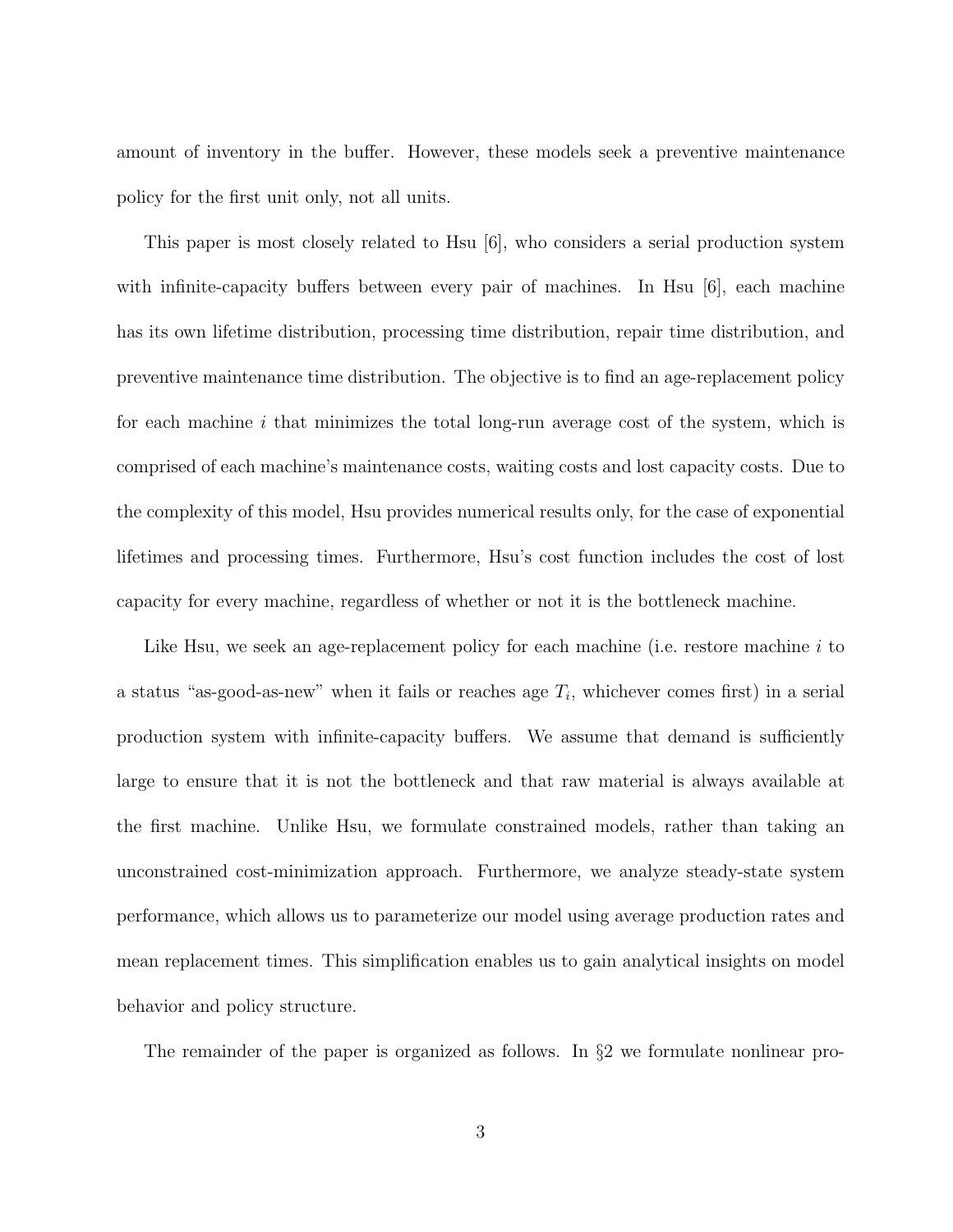gramming models under the two criteria of interest: throughput maximization and cost-rate minimization. In §3 we review existing structural results for the single-machine problem under the throughput criterion and establish new, analogous results under the cost-rate criterion. Furthermore, we derive relationships between the single-machine cost-rate minimizing and throughput-maximizing solutions. These results act as building blocks in §4, in which we establish structural results for the multi-machine problems, including a useful equivalence result. We illustrate these results using an insightful numerical example in §5 and summarize our contributions in §6.

### 2 Model Formulation

An age replacement policy for a particular machine i consists of a single parameter,  $T_i$ . Under such a policy, the machine is restored to a status "as-good-as-new" at age  $T_i$  (preventive maintenance) or failure (reactive maintenance), whichever comes first. For each machine  $i$ ,  $i=1,\ldots,n$ , let

- $u_i$  = the average throughput of machine i when it is working
- $X_i$  = the lifetime of machine i
- $f_i(x)$  = the pdf of  $X_i$
- $F_i(x)$  = the cdf of  $X_i$
- $\overline{F}_i(x) = 1 F_i(x)$
- $h_i(x)$  = the hazard function of  $X_i$ , i.e.  $f_i(x)/\overline{F_i}(x)$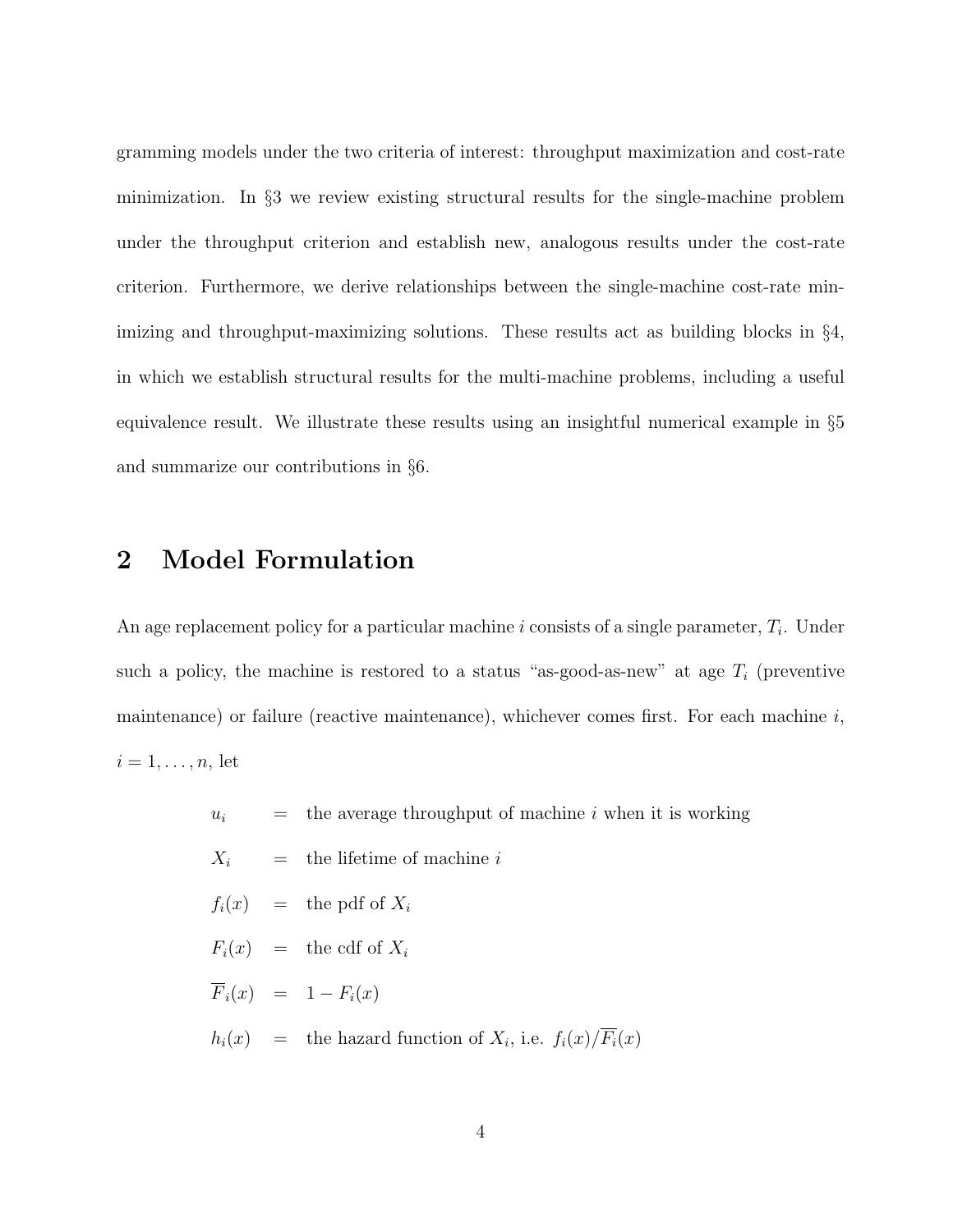$v_i$  = the mean duration of preventive maintenance on machine i  $r_i$  = the mean duration of reactive maintenance on machine i  $c_{vi}$  = the mean cost of preventive maintenance on machine i  $c_{ri}$  = the mean cost of reactive maintenance on machine i  $A_i(T_i)$  = the stationary availability of machine i under policy  $T_i$ .

First, consider a single-machine system comprised of machine  $i$  alone. The throughput of this single machine under age replacement policy  $T_i$  is given by

$$
\epsilon_i(T_i) \equiv u_i A_i(T_i) \n= u_i \frac{T_i \overline{F}_i(T_i) + E[X_i | X_i < T_i] F_i(T_i)}{(T_i + v_i) \overline{F}_i(T_i) + (E[X_i | X_i < T_i] + r_i) F_i(T_i)} \n= u_i \frac{T_i \overline{F}_i(T_i) + \int_0^{T_i} t f_i(t) dt}{(T_i + v_i) \overline{F}_i(T_i) + \int_0^{T_i} t f_i(t) dt + r_i F_i(T_i)},
$$
\n(1)

and the corresponding cost per unit time is given by

$$
C_i(T_i) = \frac{c_{vi}F_i(T_i) + c_{ri}F_i(T_i)}{(T_i + v_i)\overline{F}_i(T_i) + (E[X_i|X_i < T_i] + r_i)F_i(T_i)}
$$
\n
$$
= \frac{c_{vi}\overline{F}_i(T_i) + c_{ri}F_i(T_i)}{(T_i + v_i)\overline{F}_i(T_i) + \int_0^{T_i} t f_i(t) dt + r_i F_i(T_i).}
$$
\n(2)

Let

$$
\tau_i^* \equiv \arg \max \{ \epsilon_i(T_i) \}
$$
  

$$
\xi_i^* \equiv \arg \min \{ C_i(T_i) \}.
$$

Next, consider the multi-machine problem under the criterion of throughput maximization. Because the throughput of the system is determined by the bottleneck, the objective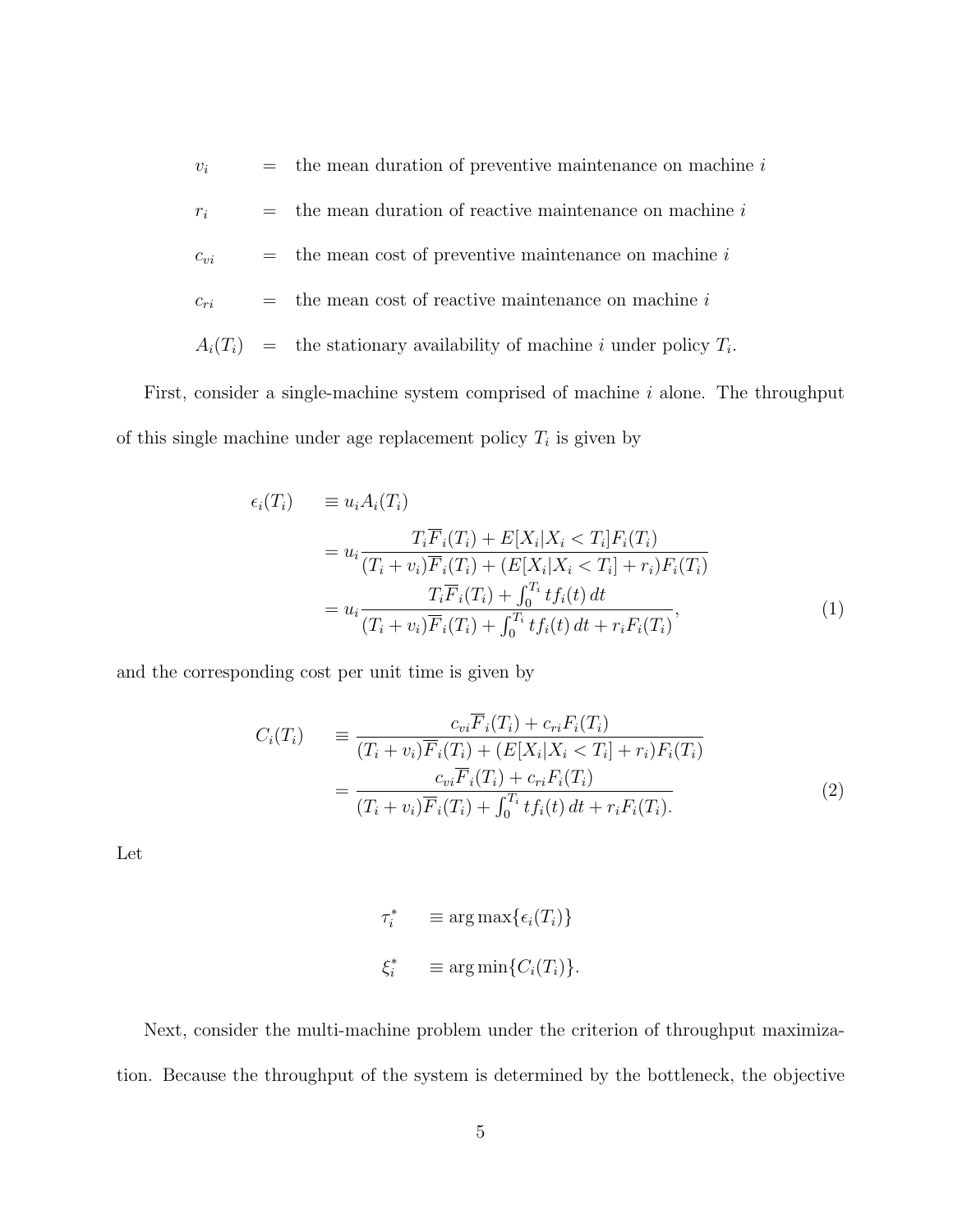is to find a set of age-replacement times,  $\underline{T^*} = \{T_1^*, T_2^*, \ldots, T_n^*\}$ , that maximizes

$$
\max_{\underline{T}} \qquad \min\{\epsilon_1(T_1), \epsilon_2(T_2), \ldots, \epsilon_n(T_n)\}.
$$
\n(3)

If the total average cost-rate is constrained by some fixed budget  $B$ , then we have the following mathematical program

$$
\max_{\underline{T}} \qquad \min\{\epsilon_1(T_1), \epsilon_2(T_2), \ldots, \epsilon_n(T_n)\}\tag{4}
$$

$$
\text{s.t.} \qquad \sum_{i=1}^{n} C_i(T_i) \leq B. \tag{5}
$$

Now consider the multi-machine problem under the criterion of cost-rate minimization. The objective is to find the set of age-replacement times that minimizes total cost, or

$$
\min_{\underline{T}} \qquad \sum_{i=1}^{n} C_i(T_i). \tag{6}
$$

If the system throughput is required to be greater than or equal to some minimum rate  $\underline{\epsilon}$ , then we have the following mathematical program

$$
\min_{\underline{T}} \qquad \sum_{i=1}^{n} C_i(T_i) \tag{7}
$$

s.t. 
$$
\min\{\epsilon_1(T_1), \epsilon_2(T_2), \ldots, \epsilon_n(T_n)\} \geq \underline{\epsilon}.
$$
 (8)

### 3 Analytical Results for the Single-Machine Problems

In this section, we focus on properties of the unconstrained single machine throughputoptimal and cost-optimal solutions,  $\tau_i^*$  and  $\xi_i^*$ , respectively. We review some existing results, and build upon them to offer new insights. The results in this section are inherently inter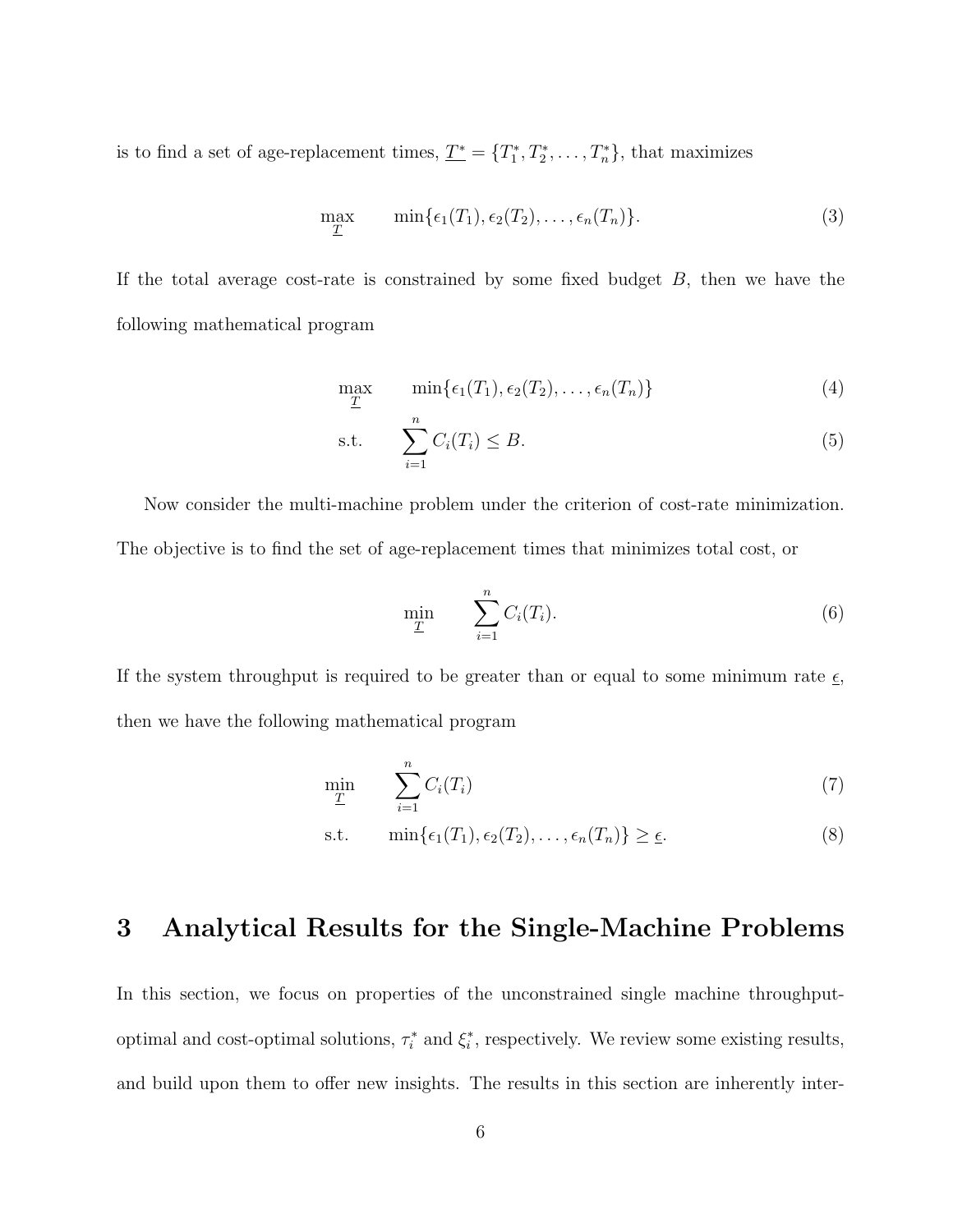esting on their own, but also provide the foundation for the multi-machine structural results discussed in §4.

We make the following assumptions throughout the remainder of the paper:

- (A1) For every machine i, the hazard function,  $h_i(x)$ , is strictly increasing to infinity.
- (A2) The expected duration of reactive maintenance is longer than that of preventive maintenance for all machines, i.e.  $r_i > v_i$  for all *i*.
- (A3) The expected cost of reactive maintenance is greater than that of preventive maintenance for all machines, i.e.  $c_{ri} > c_{vi}$  for all *i*.

Note that the Weibull distribution with shape parameter greater than one satisfies assumption (A1). Moreover, this type of distribution is arguably the most widely used distribution in reliability theory; as stated in Barlow and Proschan [1]: "Experience has shown that, in many cases, [the Weibull distribution] fits the observations better than other known distribution functions (p. 2)....It is perhaps the most popular parametric family of failure distributions at the present time (p. 16)."

For the remainder of  $\S3$ , we drop the subscript is for notational convenience.

Proposition 1 establishes that the single-machine throughput-optimal solution is unique and finite under assumptions (A1) and (A2). Proposition 2 establishes analogous results for the single-machine cost-optimal solution as a function of the cost ratio  $\frac{c_r}{c_v}$ .

**Proposition 1.** (i) The throughput function  $\epsilon(T)$  is strongly quasiconcave.

(ii)  $\tau^*$  is unique and satisfies  $0 < \tau^* < \infty$ .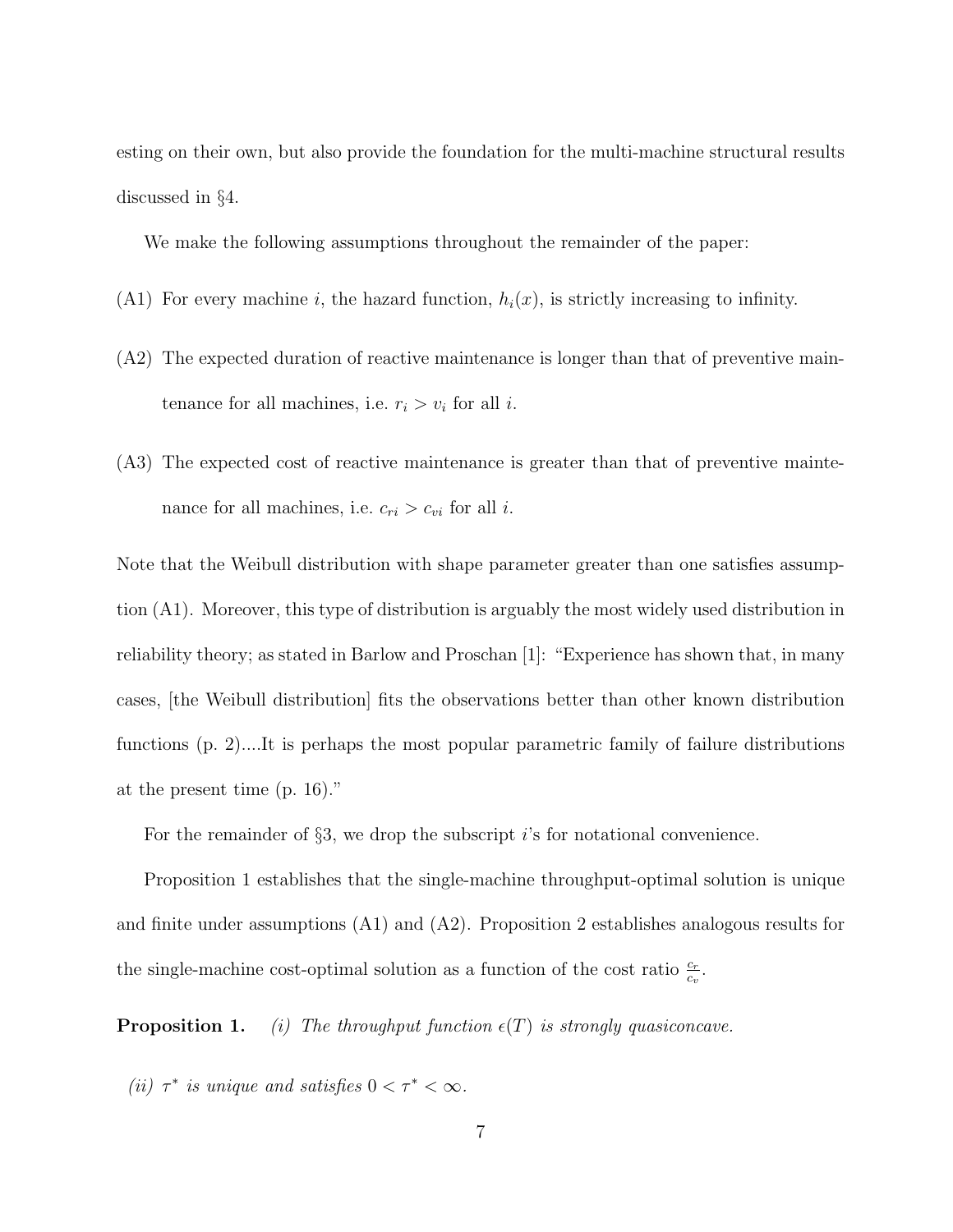Proposition 2.  $\frac{r+E[X]}{v+E[X]} \geq \frac{c_r}{c_v}$  $\frac{c_r}{c_v}$ , then  $C(T)$  is strictly decreasing and  $\xi^* = \infty$ .

- (ii) If  $\frac{c_r}{c_v} \geq \frac{r}{v} + \frac{1}{vf(0)}$ , then  $C(T)$  is strictly increasing and  $\xi^* = 0$ .
- (iii) If  $\frac{r}{v} + \frac{1}{vf(0)} > \frac{c_r}{c_v}$  $\frac{c_r}{c_v} > \frac{r+E[X]}{v+E[X]}$  $\frac{r+E[X]}{v+E[X]},$  then  $C(T)$  is strongly quasiconvex and there exists a unique  $\xi^*$  that satisfies  $0 < \xi^* < \infty$ .

Propositions 1 and 2 are fundamental to the multi-machine results derived in §4. They also imply the results in Proposition 3, which establish conditions under which we can order the single-machine throughput-optimal and cost-optimal solutions (Figure 1). The intuition behind Proposition 3 is as follows. If the relative reactive maintenance "cost" is greater in terms of dollars than in terms of time  $(\frac{c_r}{c_v} \geq \frac{r}{v})$  $(v_x^r)$ , then the optimal age-replacement time for the cost-minimization problem is less than that for the throughput-maximization problem, or  $\xi^* < \tau^*$ . In other words, under this condition, it is more critical to avoid reactive maintenance under the cost-minimization criterion than under the throughout-maximization criterion. The reverse argument applies for  $\xi^* > \tau^*$ .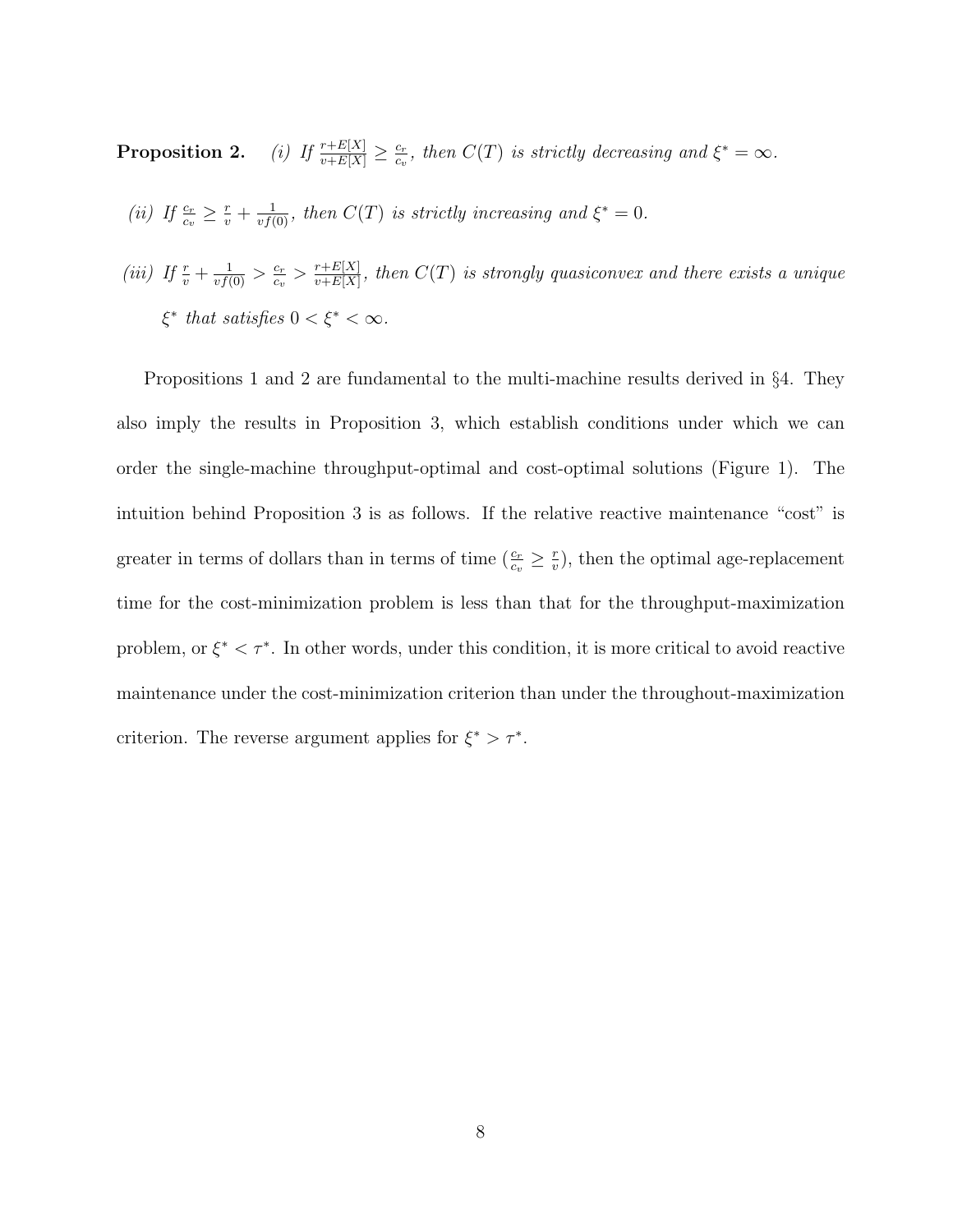Proposition 3.  $\frac{r+E[X]}{v+E[X]} \geq \frac{c_r}{c_v}$  $\frac{c_r}{c_v}$ , then  $0 < \tau^* < \xi^* = \infty$ . (ii) If  $\frac{c_r}{c_v} \geq \frac{r}{v} + \frac{1}{vf(0)}$ , then  $0 = \xi^* < \tau^* < \infty$ . (iii) If  $\frac{c_r}{c_v} = \frac{r}{v}$  $\frac{r}{v}$ , then  $0 < \tau^* = \xi^* < \infty$ . (iv) If  $\frac{r}{v} > \frac{c_r}{c_v}$  $\frac{c_r}{c_v} > \frac{r+E[X]}{v+E[X]}$  $\frac{r+E[X]}{v+E[X]},\$  then  $0<\tau^*<\xi^*<\infty$ . (v) If  $\frac{r}{v} + \frac{1}{vf(0)} > \frac{c_r}{c_v}$  $\frac{c_r}{c_v} > \frac{r}{v}$  $\frac{r}{v}$ , then  $0 < \xi^* < \tau^* < \infty$ .



Figure 1: Proposition 2 establishes properties of the cost-optimal solution,  $\xi^*$ , for ranges of  $c_r/c_v$  as depicted. Similarly, Proposition 3 establishes the relative magnitudes of the costoptimal and throughput-optimal solutions ( $\xi^*$  and  $\tau^*$ , respectively) in each of the intervals as depicted.

#### 4 Analytical Results for the Multi-Machine Problems

In this section, we establish structural properties of the optimal policies for the multi-machine constrained problems, (4)-(5) and (7)-(8). Proposition 4 establishes conditions under which, for each machine, the optimal age-replacement time for the constrained throughput-maximization problem  $(T_i^*)$  is between the cost-optimal age-replacement time  $(\xi_i^*)$  and the throughputoptimal age-replacement time  $(\tau_i^*)$ . For example, if the cost-optimal age-replacement time is less than the throughput-optimal age replacement time  $(\xi_i^* < \tau_i^*)$ , then the optimal policy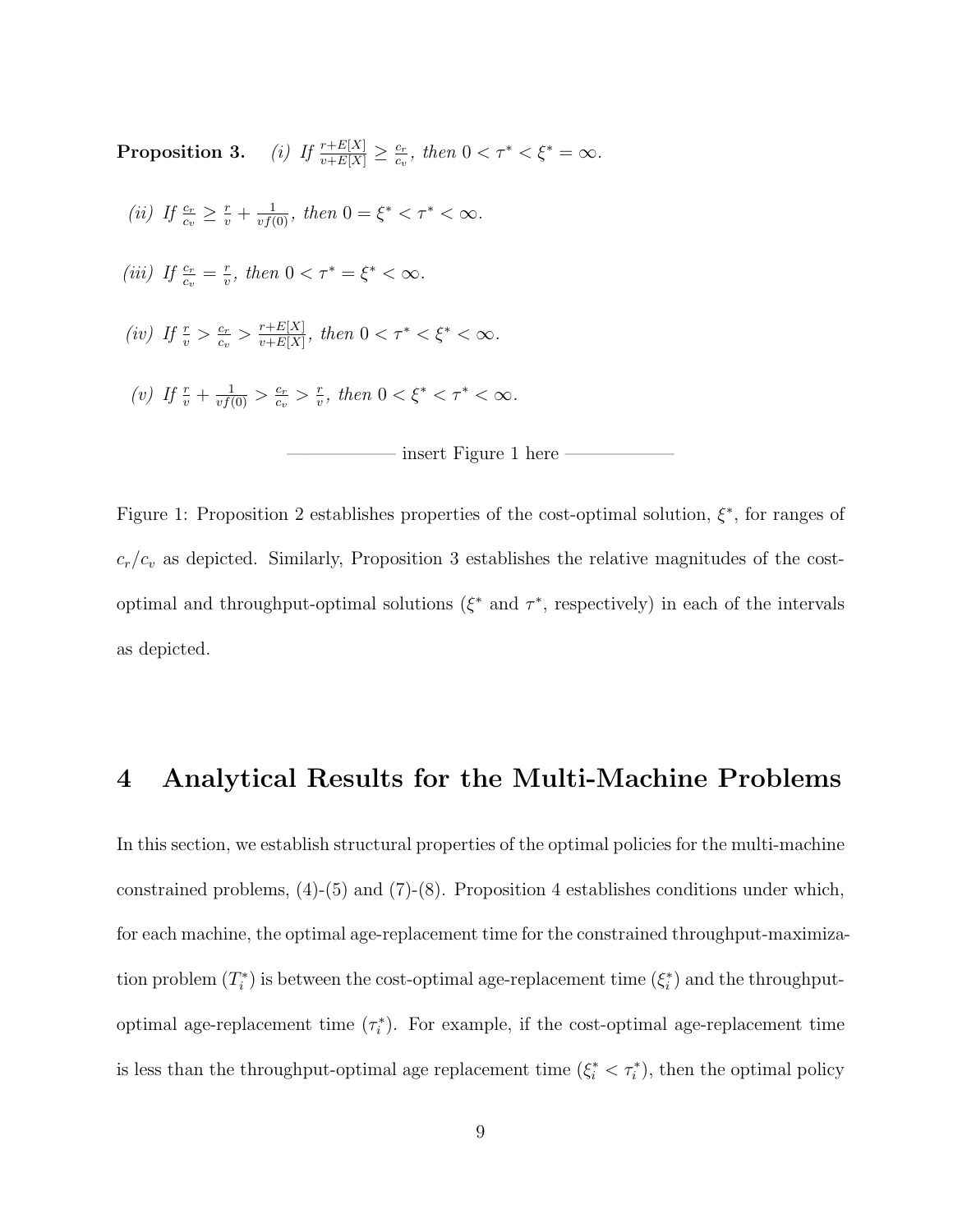for the constrained throughput-maximization problem delays preventive maintenance to a time later than the cost-optimal age-replacement time, but no later than the throughputoptimal age-replacement time, i.e.  $\xi_i^* \leq T_i^* \leq \tau_i^*$ . This result is rather intuitive since to solve the constrained model is, in a sense, to strike an optimal balance between the maximum throughput and the minimum cost.

**Proposition 4.** If problem  $(4)$ - $(5)$  is feasible, then there exists an optimal solution  $\{T_1^*, T_2^*, \ldots, T_n^*\}$  such that  $\min\{\tau_i^*, \xi_i^*\} \leq T_i^* \leq \max\{\tau_i^*, \xi_i^*\}, i = 1, \ldots, n$ .

Now consider the multi-machine constrained cost-rate minimization problem given by (7)-  $(8)$ , and notice that unlike problem  $(4)-(5)$ , it is separable into *n* single-machine problems of the form

$$
\min \quad C_i(T_i) \tag{9}
$$

$$
\text{s.t.} \quad \epsilon_i(T_i) \ge \underline{\epsilon}, \tag{10}
$$

 $i = 1, \ldots, n$ . It is not surprising, therefore, that we are able to establish stronger results for problem (7)-(8) than those established in Proposition 4 for problem (4)-(5). In fact, Proposition 5 proves that the optimal solution to problem (7)-(8) is unique, and that each machine's optimal age-replacement time is one of three easily computable values. The intuition behind this result is that under the optimal solution each machine is either a bottleneck or operates under its cost-rate minimizing solution. In other words, the optimal solution "balances the line" at the throughput requirement  $\epsilon$ , with the exception of the machines that can operate at a throughput larger than  $\epsilon$  for a lower cost. The throughput of these machines can be lowered to  $\epsilon$  to balance the entire line by adjusting their  $u_i$  values.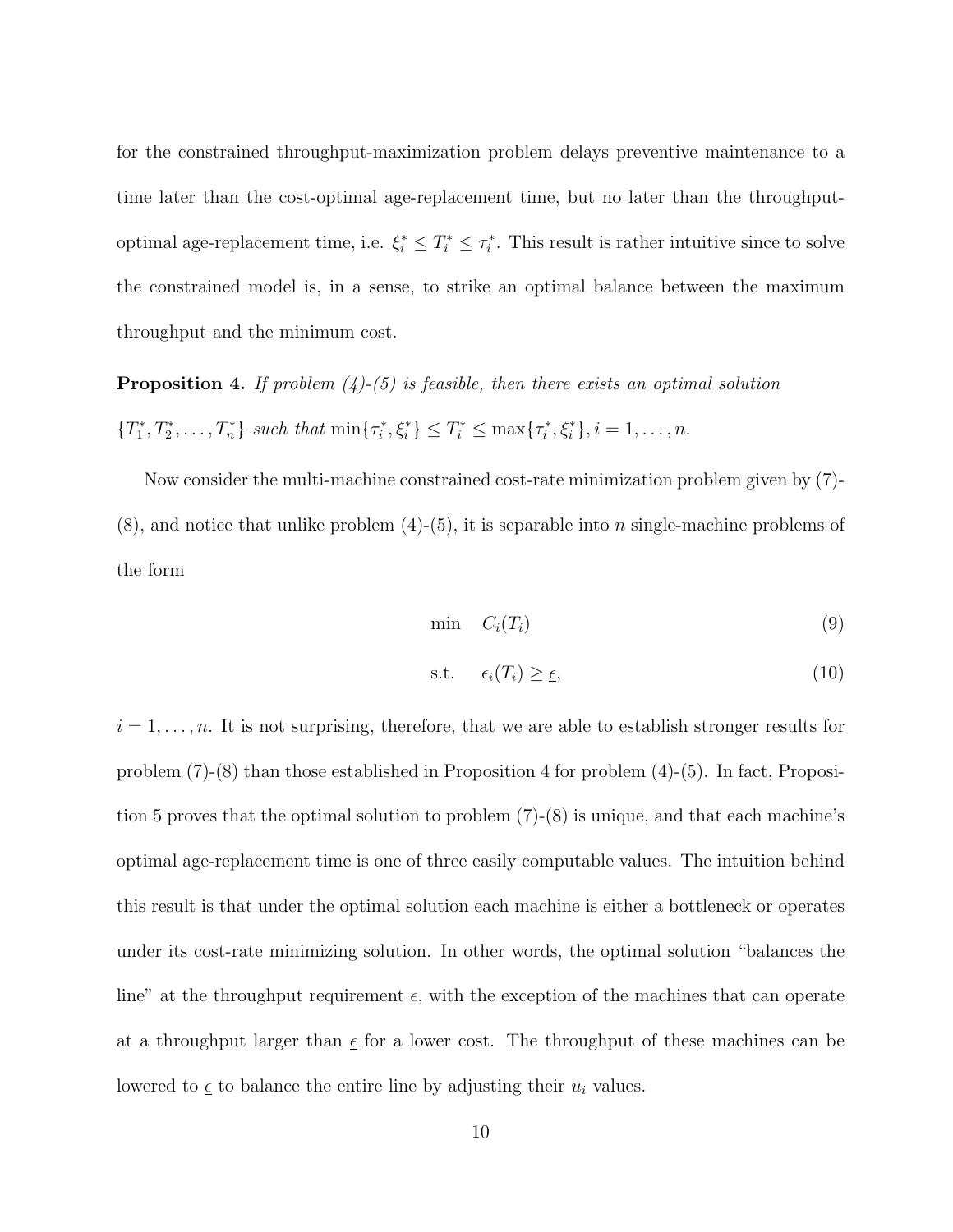**Proposition 5.** If problem (7)-(8) is feasible, then its optimal solution  $\underline{T^*}\equiv \{T^*_1, T^*_2, \ldots, T^*_n\}$ 

is unique and satisfies

$$
T_i^* = \begin{cases} \xi_i^*, & \xi_i^* \in [T_i^-(\underline{\epsilon}), T_i^+(\underline{\epsilon})] \\ T_i^-(\underline{\epsilon}), & \xi_i^* < T_i^-(\underline{\epsilon}) \\ T_i^+(\underline{\epsilon}), & \xi_i^* > T_i^+(\underline{\epsilon}), \end{cases} \tag{11}
$$

where, for any given throughput value  $\epsilon \in [0, \epsilon_i(\tau_i^*)]$ ,

$$
T_i^-(\epsilon) \equiv \min\{T : \epsilon_i(T) = \epsilon\}
$$
\n
$$
T_i^+(\epsilon) \equiv \begin{cases} \max\{T : \epsilon_i(T) = \epsilon\}, & \text{if } \epsilon_i(\infty) = u_i \frac{r_i}{E[X_i] + r_i} < \epsilon\\ \infty, & \text{if } \epsilon_i(\infty) = u_i \frac{r_i}{E[X_i] + r_i} \ge \epsilon. \end{cases}
$$
\n
$$
(12)
$$
\n
$$
(13)
$$

Note that because  $T_i^ \tau_i^-(\epsilon) \leq \tau_i^* \leq T_i^+$  $i^+(\epsilon)$ , Proposition 5 implies that Proposition 4 also holds for problem  $(7)-(8)$ .

As shown in Theorem 1, in fact, problems (4)-(5) and (7)-(8) are actually equivalent. That is, for every problem of the form  $(4)-(5)$  there exists a unique problem of the form  $(7)$ -(8) with identical machine parameters, that has the the same optimal solution. To establish this result, we need the following two lemmas. Lemma 1 establishes behavior of (7)-(8) for various ranges of  $\underline{\epsilon}$ . Analogously, Lemma 2 establishes behavior of (4)-(5) for various ranges of B. Let  $\epsilon^*$  (respectively,  $C^*$ ) be the optimal objective function value for problem (4)- $(5)$  (respectively, problem  $(7)-(8)$ ). Furthermore, let b denote the unconstrained bottleneck machine, that is the machine that satisfies

$$
\epsilon_b(\tau_b^*) = \min\{\epsilon_1(\tau_1^*), \epsilon_2(\tau_2^*), \dots, \epsilon_n(\tau_n^*)\},\tag{14}
$$

and let  $\epsilon_{max} \equiv \epsilon_b(\tau_b^*)$ . Obviously,  $\epsilon_{max}$  represents the greatest achievable system throughput.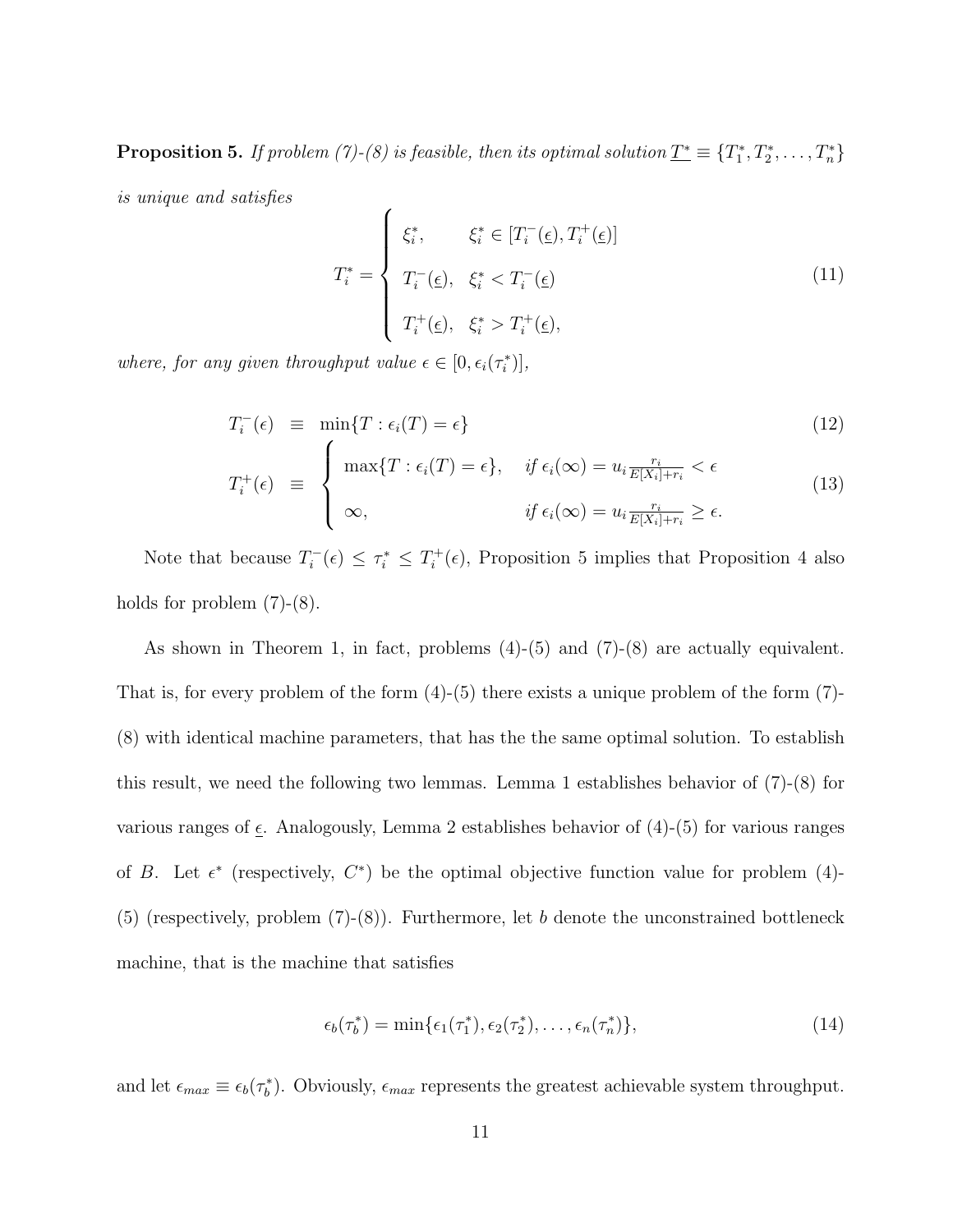Let  $\epsilon_{min} \equiv \min\{\epsilon_1(\xi_1^*), \ldots, \epsilon_n(\xi_n^*)\}$ , so that  $\epsilon_{min}$  is the system throughput when each machine operates at its cost-optimal solution. Similarly, define  $B_{min} \equiv \sum_{i=1}^{n} C_i(\xi_i^*)$ , so that  $B_{min}$  is the lowest achievable maintenance cost-rate for the system. And lastly,

$$
B_{max} \equiv \min_{T_i \in [T_i^-(\epsilon_{max}), T_i^+(\epsilon_{max})], i=1,...,n, i \neq b} \left\{ C_b(\tau_b^*) + \sum_{i=1, i \neq b}^n C_i(T_i) \right\},
$$

so that  $B_{max}$  is the smallest budget under which  $\epsilon_{max}$  is attainable. Consequently, we have Lemma 1 and Lemma 2 as follows.

**Lemma 1.** For the cost-rate minimization problem  $(7)-(8)$ , if

- (i)  $\epsilon > \epsilon_{max}$ , then (7)-(8) is infeasible.
- (ii)  $\epsilon < \epsilon_{min}$ , then the throughput requirement (8) is nonbinding at optimality and  $C^*$  $B_{min}$ .
- (iii)  $\epsilon_{min} \leq \epsilon \leq \epsilon_{max}$ , then the throughput requirement (8) is binding at optimality and  $C^*$ is strictly increasing in  $\epsilon$ .

**Lemma 2.** For the throughput-maximizing problem  $(4)-(5)$ , if

- (i)  $B < B_{min}$ , then (4)-(5) is infeasible.
- (ii)  $B > B_{max}$ , then the budget constraint (5) is nonbinding at optimality and  $\epsilon^* = \epsilon_{max}$ .
- (iii)  $B_{min} \leq B \leq B_{max}$ , then the budget constraint (5) is binding at optimality and  $\epsilon^*$  is strictly increasing in B.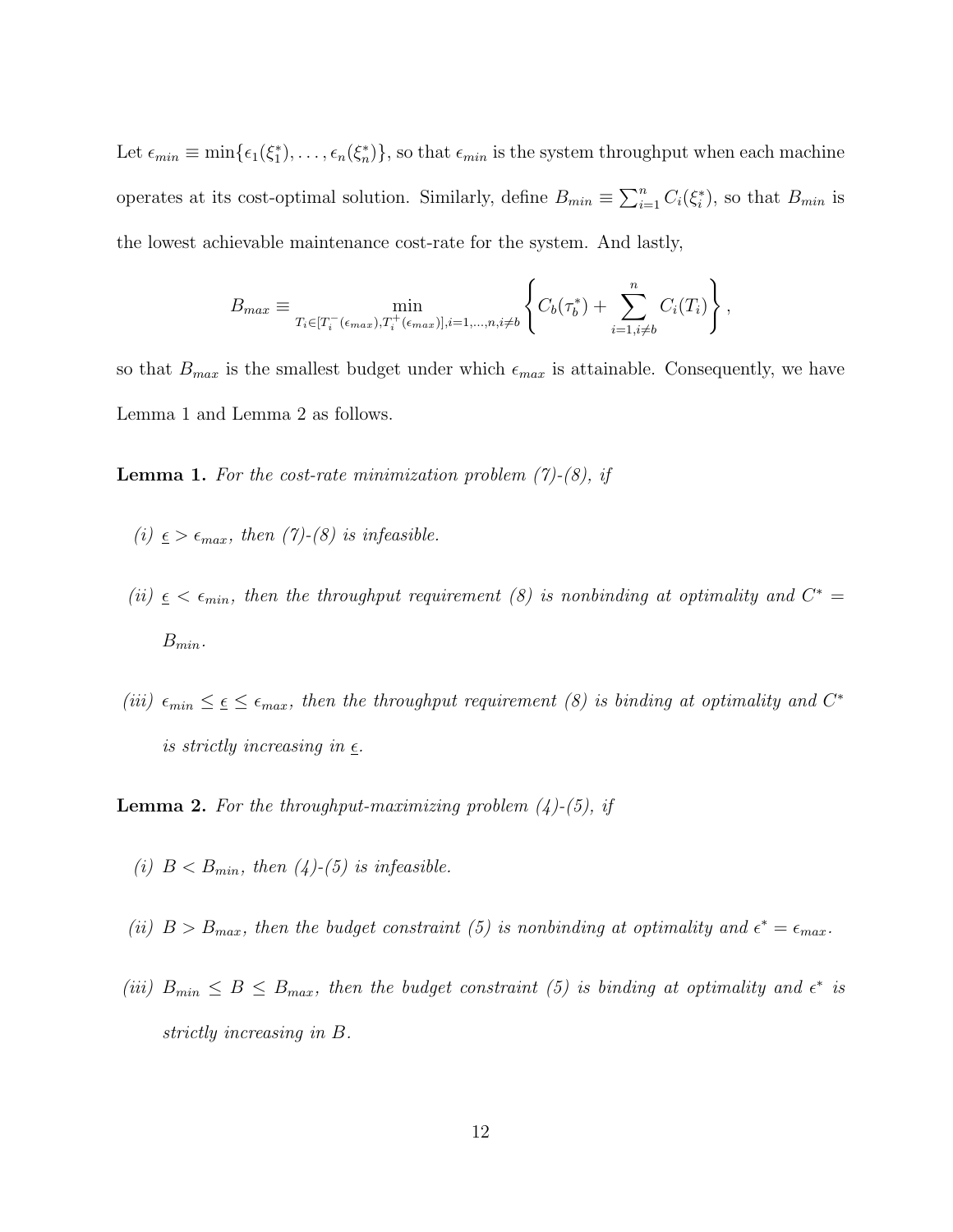**Theorem 1.** For every  $\underline{\epsilon} \in [\epsilon_{min}, \epsilon_{max}]$ , problem (7)-(8) has a unique optimal solution,  $\underline{T}^*$ described by equation (11), with optimal objective function value  $C^* \in [B_{min}, B_{max}]$ . For  $B = C^*$ ,  $\underline{T}^*$  is also the unique optimal solution to problem (4)-(5) with optimal objective function value  $\epsilon^* = \underline{\epsilon}$ .

The usefulness of Theorem 1 stems from the fact that, because of the decomposability of problem (7)-(8) and Proposition 5, solving this cost-minimization problem is much less computationally intensive than solving the throughput-maximization problem. A production manager who wishes to explore the throughput-cost tradeoff using a numerically generated efficient frontier, need only consider instances of the cost-rate minimization problem, because Theorem 1 implies that problems (4)-(5) and (7)-(8) produce the same efficient frontier. We illustrate this idea in §5.

### 5 A Numerical Example

Table 1 contains the parameter values for the five-machine example that we use to illustrate the results in §3 and §4. The lifetime distribution of machine  $i, i = 1, \ldots, 5$ , is Weibull with scale parameter  $\lambda_i = 0.00893$  and shape parameter  $\beta_i$ , which varies between [1.5, 2.5]. We do not vary  $\lambda_i$  from machine to machine because it is simply the scale parameter. Similarly, we fix all of the working throughput values,  $u_i$  i = 1,..., 5, to the same value, 100, to eliminate trivial cases in which machines with relatively high  $u_i$  values have sufficiently large throughput such that they are never the bottleneck. Lastly, we set  $v_i = c_{vi} = 1$  for  $i = 1, \ldots, 5$  for simplicity (although this choice is partially justified by the fact that  $\tau_i^*$  only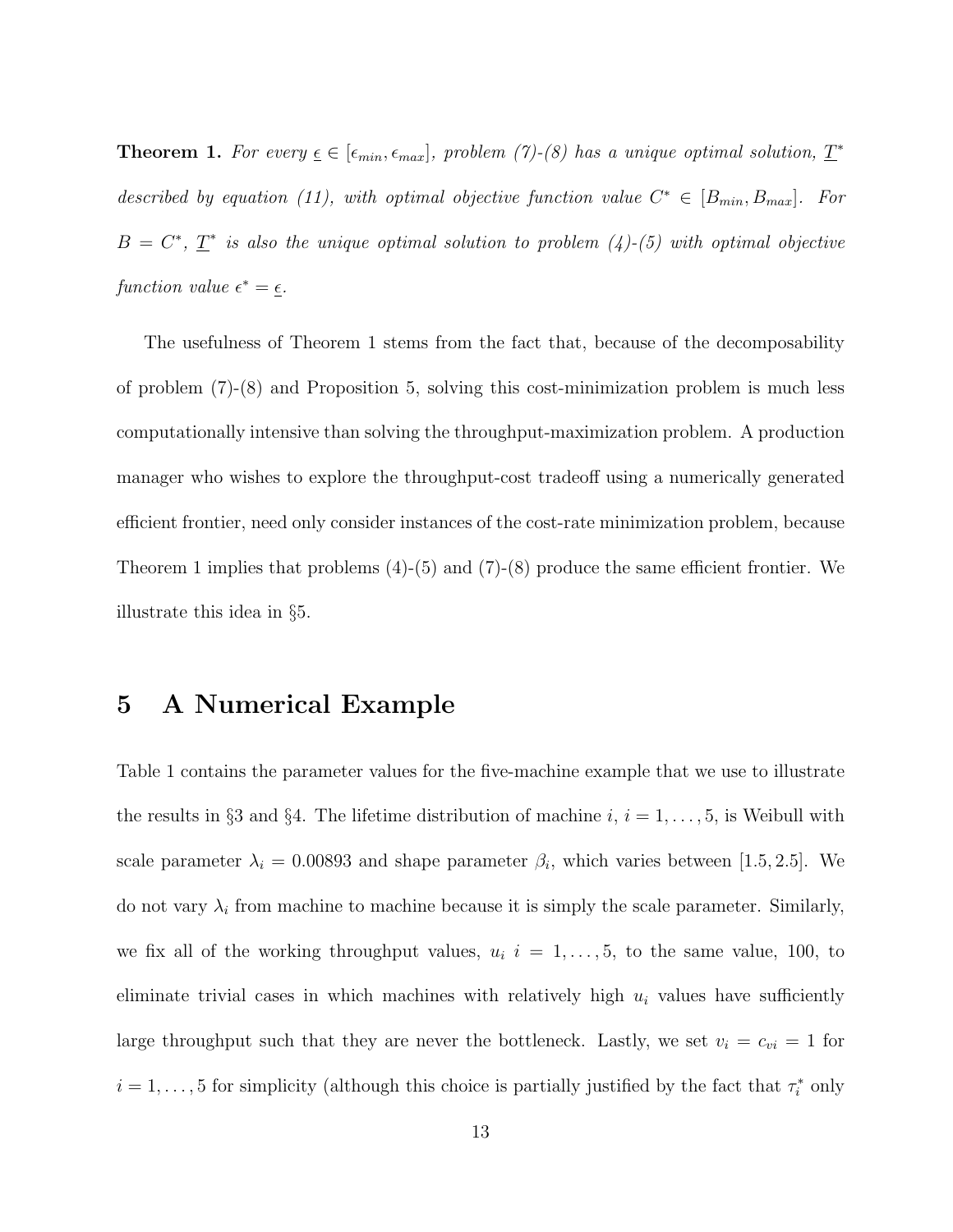depends on the ratio  $r_i/v_i$ ). The other parameters vary from machine to machine as shown in the table.

| $\dot{i}$      | $\lambda_i$ | $\beta_i$      | $E[X_i]$ | $u_i$ | $r_i$ | $v_i$ | $c_{ri}$ | $c_{vi}$     |
|----------------|-------------|----------------|----------|-------|-------|-------|----------|--------------|
| 1              | 0.000893    | 1.5            | 1010.91  | 100   | 5     | 1     | 400      | $\mathbf{1}$ |
| $\overline{2}$ | 0.000893    | 1.8            | 995.842  | 100   | 50    | 1     | 500      | 1            |
| 3              | 0.000893    | $\overline{2}$ | 992.415  | 100   | 40    | 1     | 5        | 1            |
| 4              | 0.000893    | 2.2            | 991.741  | 100   | 60    | 1     | 10       | 1            |
| 5              | 0.000893    | 2.5            | 993.577  | 100   | 70    | 1     | 50       | 1            |

Table 1: Example Parameter Values for Machine  $i, i = 1, \ldots, 5$ 

Because assumptions (A1)-(A3) and the condition of Proposition 2 part (iii) are satisfied, we are able to obtain finite throughput-optimal and cost-optimal solutions for each single machine in isolation as shown in the first two columns of Table 2. Figure 2 is generated by varying the value of  $\epsilon$  within the interval  $[\epsilon_{min}, \epsilon_{max}]$  and solving the cost-minimization problem (7)-(8). By Theorem 1, we know that repeating the analogous steps for the throughputmaximization problem, i.e. varying the value of B within the interval  $[B_{min}, B_{max}]$  and solving (4)-(5), would yield the same curve. As a result, this efficient frontier can be used as in the following example: If we are interested in the solution to the throughput-maximization problem under a budget of \$0.19 per unit time, we can use the curve to identify that the equivalent cost-rate minimization problem is problem (7)-(8) with a throughput requirement of  $\epsilon$  = 98.4. We can then solve this instance of problem (7)-(8) and implement the corresponding cost-rate minimizing solution,  $\underline{T}^* = \{65.31, 102.32, 462.27, 363.34, 201.17\}$ , rather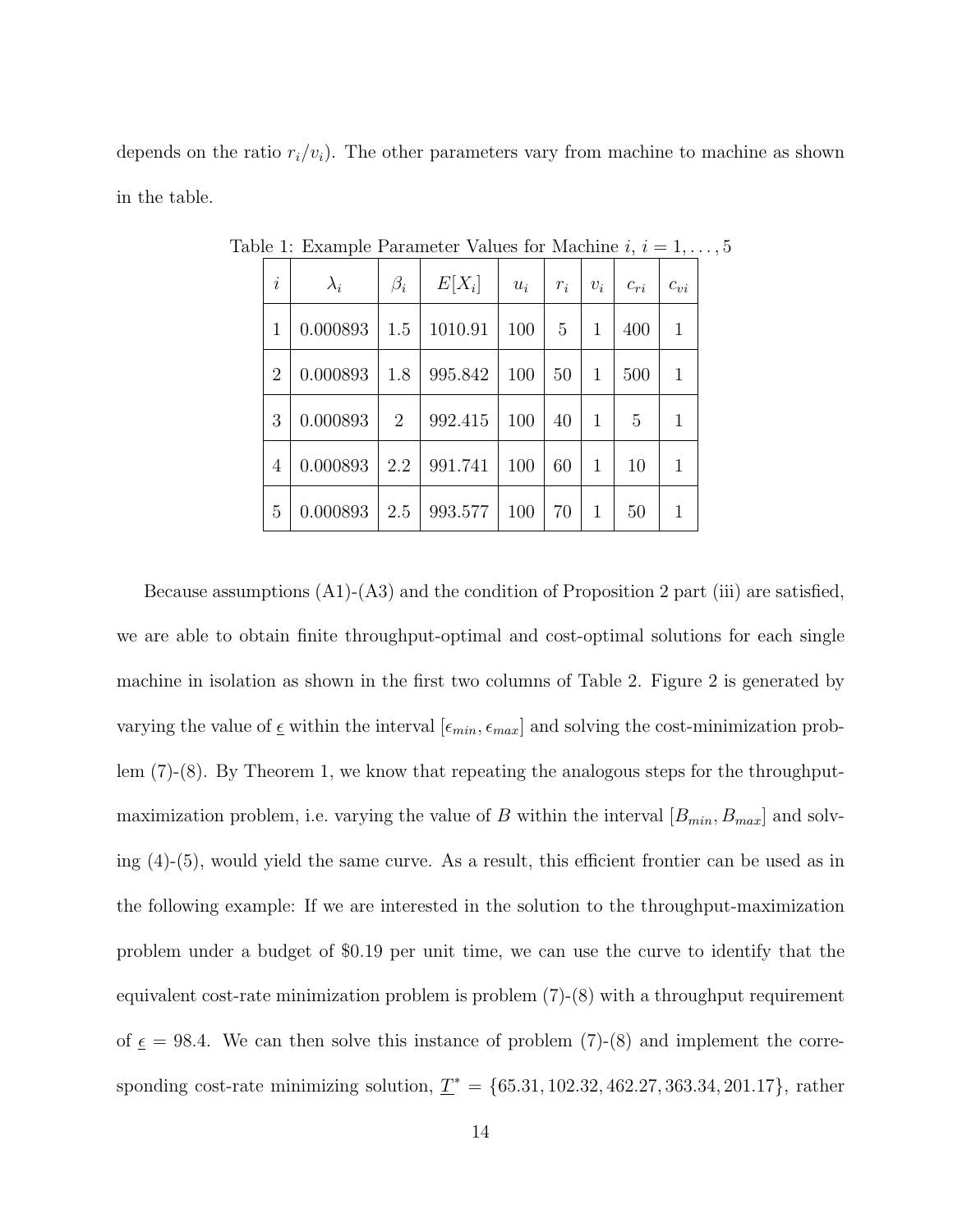| $\dot{i}$      | $\tau_i^*$ | $\xi_i^*$ | $\epsilon_i(\xi_i^*)$     | $\epsilon_i(\tau_i^*)$   | $C_i(\xi_i^*)$       | $C_i(\tau_i^*)$       |
|----------------|------------|-----------|---------------------------|--------------------------|----------------------|-----------------------|
|                | 756.43     | 30.8675   | 96.8009= $\epsilon_{min}$ | 99.5616                  | 0.0886551            | 0.1148240             |
| $\overline{2}$ | 146.248    | 39.0775   | 97.2197                   | 98.478= $\epsilon_{max}$ | 0.0544651            | 0.0726157             |
| 3              | 179.699    | 581.431   | 98.1199                   | 98.8946                  | 0.00357995           | 0.0103168             |
| 4              | 161.681    | 386.991   | 98.3168                   | 98.8763                  | 0.00478559           | 0.0104297             |
| 5              | 175.151    | 201.17    | 99.0424                   | 99.0561                  | 0.00823273           | 0.0111222             |
|                |            |           |                           | Sum of $cost =$          | $0.159718 = B_{min}$ | $0.2193084 > B_{max}$ |
|                |            |           |                           |                          |                      | $B_{max} = 0.210725$  |

Table 2: Example Results

than solve the computationally intensive problem (4)-(5).

insert Figure 2 here

Figure 2: Efficient frontier for the numerical example.

Because we number the machines such that  $\epsilon_1(\xi_1^*) = \epsilon_{min} < \epsilon_2(\xi_2^*) < \epsilon_3(\xi_3^*) < \epsilon_4(\xi_4^*) <$  $\epsilon_{max}$ , as  $\underline{\epsilon}$  increases from  $\epsilon_{min}$  to  $\epsilon_{max}$  these machines join the set of bottlenecks in numerical order. That is, for  $\underline{\epsilon} \in [\epsilon_{min}, 0.9722]$  only machine one is a bottleneck; for  $\underline{\epsilon} \in [0.9722, 98.12]$ both machine one and machine two are bottlenecks; etc... Note that machine five is never the bottleneck since  $\epsilon_5(\xi_5^*) = 99.0424 > \epsilon_{max} = 98.478$ . Consistent with Proposition 5, for the bottleneck machines  $T_i^* = T_i^ T_i^-(\underline{\epsilon})$  if  $\xi < T_i^-(\underline{\epsilon})$  and  $T_i^* = T_i^+$  $T_i^+(\underline{\epsilon})$  if  $\xi < T_i^+(\underline{\epsilon})$ . For example, for  $\epsilon \geq 0.9812$ ,  $T_3^* = T_3^+(\epsilon)$ . The efficient frontier is also strictly increasing, as established in Lemmas 1 and 2. Moreover, the efficient frontier is concave, which is intuitive because of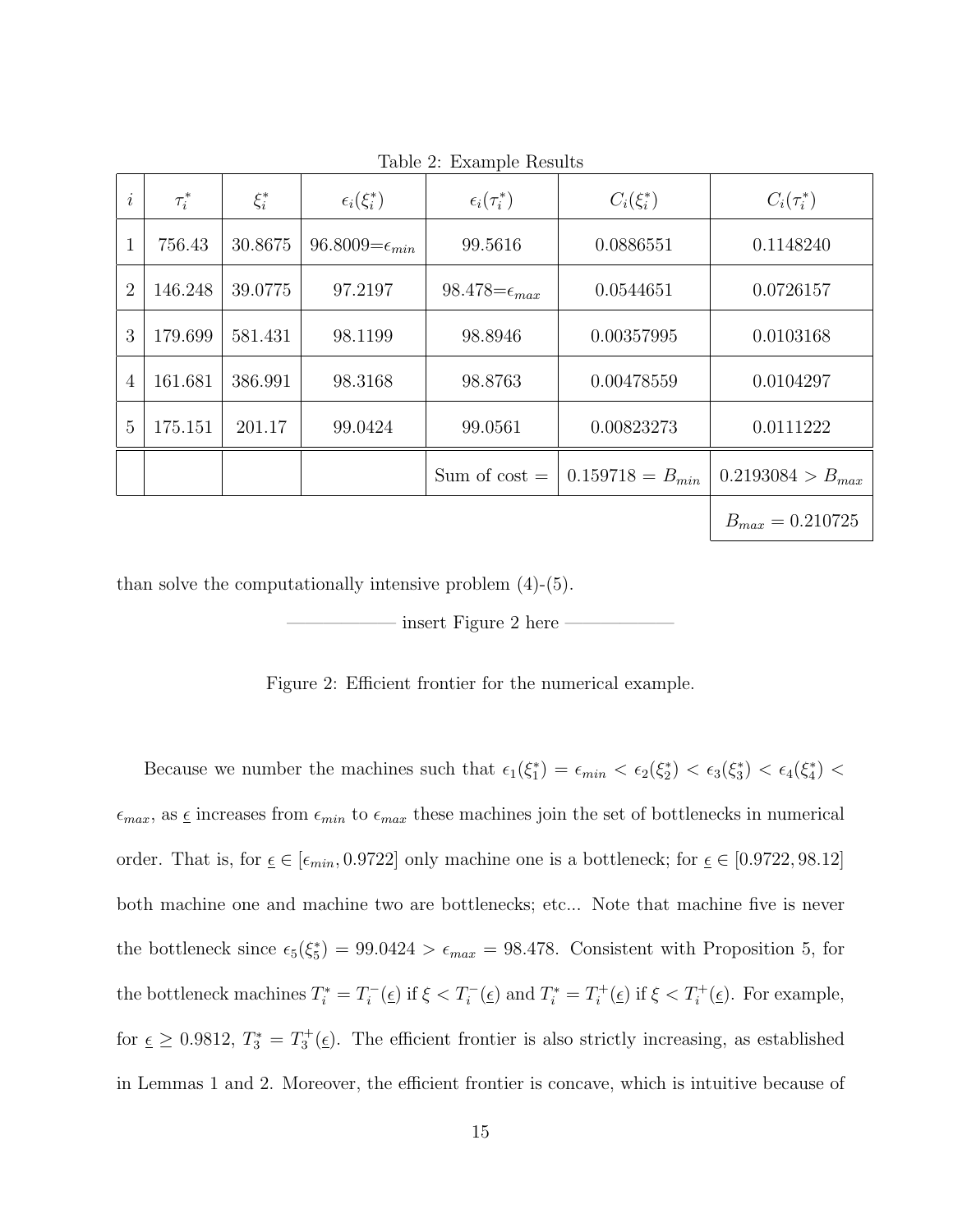economies of scale. That is, it becomes more and more expensive to meet the throughput requirement  $\epsilon$  as it approaches the maximum achievable throughput,  $\epsilon_{max}$ .

### 6 Summary and Future Work

We formulate two constrained nonlinear maintenance optimization models, one which maximizes throughput subject to a budget constraint and one that minimizes cost-rate subject to a throughput requirement, for multi-machine production systems in series. Unlike most of the existing maintenance optimization literature, these models capture one form of interaction between production and maintenance decisions – namely variable capacity – by examining throughput under non-instantaneous replacement times. That is, each machine's capacity alternates between zero (during replacements) and its working-capacity.

Under some reasonable assumptions, we prove the uniqueness and finiteness of the unconstrained, cost-optimal age-replacement time for a single machine. Additionally, we establish conditions under which this cost-optimal age-replacement time is larger (smaller) than the throughput-optimal age-replacement time for a single machine system. For multi-machine systems, we show that the solution to the cost minimization model has an appealing, simple structure. Analogous results are difficult to obtain for the throughput maximization model because it is not decomposable and therefore difficult to solve compared to the cost minimization model, especially for large systems. Fortunately, however, we establish that the models have one-to-one correspondence, and thus produce a unique efficient frontier. This result enables us to solve throughput maximization problems by converting them into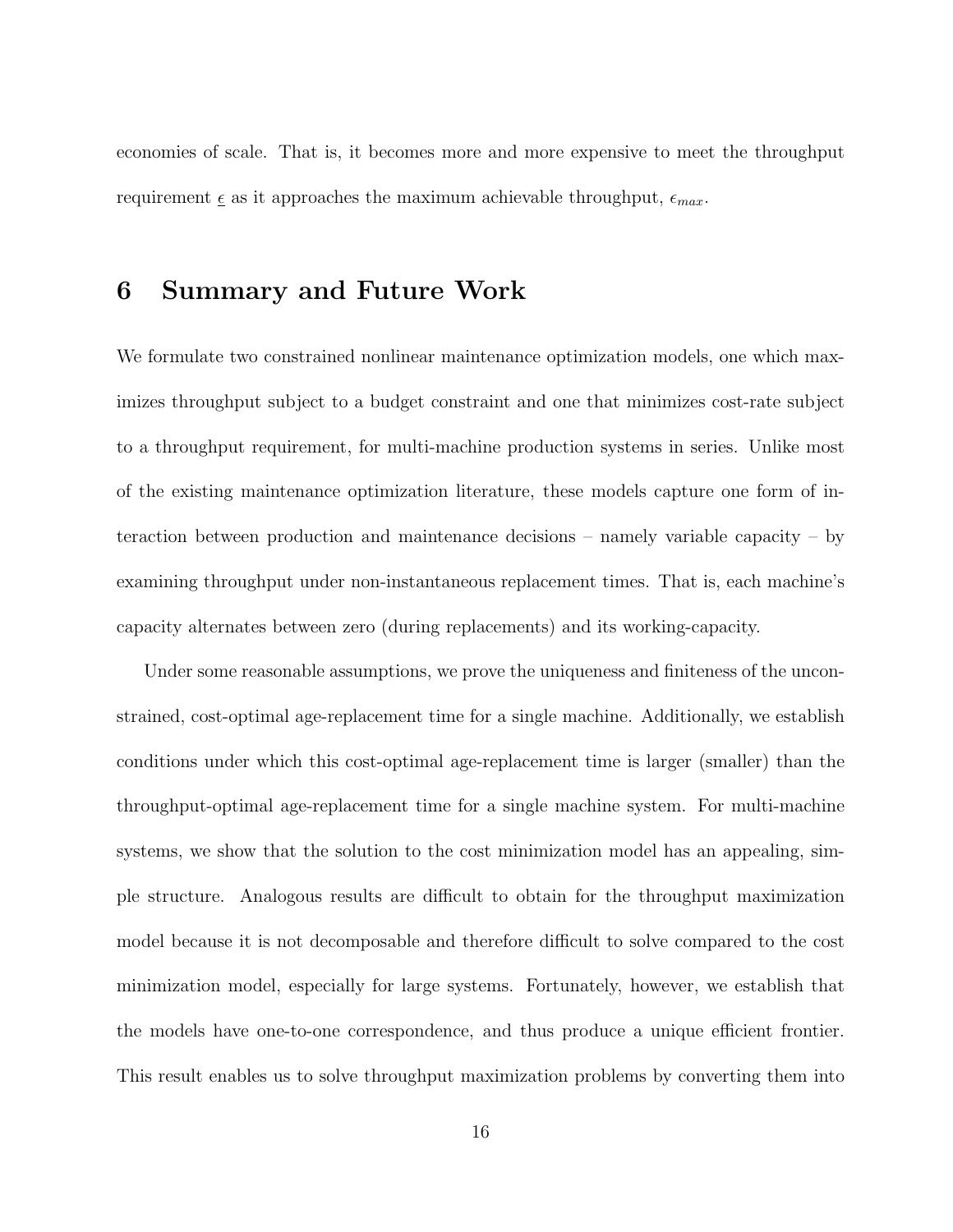equivalent cost minimization problems.

All of the results presented here are derived based on assumption (A1), namely that each machine's hazard rate function is strictly increasing to infinity. A natural extension would be to relax this assumption to simply nondecreasing hazard, although doing so would not likely lead to different insights. Another natural extension would be to consider maintenance policies other than age replacement, such as opportunistic replacement schemes.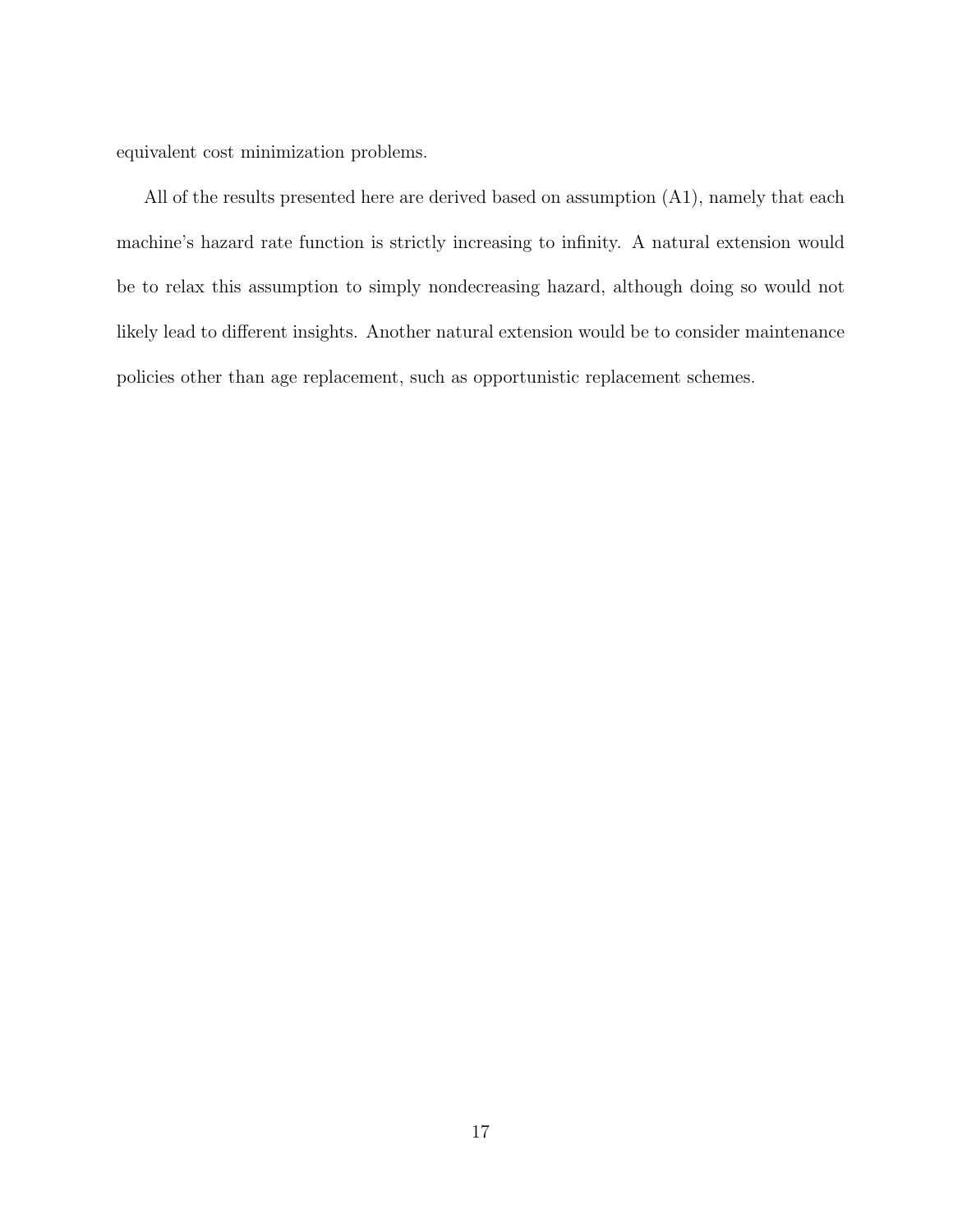# Appendix

Proof. Proposition 1

Both results are well known (Barlow and Proschan [1], pg. 87) and follow directly from (A1) and (A2).  $\Box$ 

Proof. Proposition 2

Let  $k_1 = \frac{c_r}{c_0}$  $\frac{c_r}{c_v}$  and  $k_2 = \frac{r}{v}$  $\frac{r}{v}$ , and note that (A2) and (A3) imply that  $k_2 > 1$  and  $k_1 > 1$ , respectively. Taking the first derivative of equation (2) yields

$$
C'(T) = \frac{(c_r - c_v)f(T)\left(\int_0^T \overline{F}(t) dt + rF(T) + v\overline{F}(T)\right) - \left(c_v\overline{F}(T) + c_rF(T)\right)\left((r - v)f(T) + \overline{F}(T)\right)}{\left(\int_0^T \overline{F}(t) dt + rF(T) + v\overline{F}(T)\right)^2}
$$
\n(15)

and

$$
C'(0) = \frac{c_v f(0)}{v} \left( k_1 - k_2 - \frac{1}{v f(0)} \right)
$$
 (16)

$$
C'(\infty) = \frac{c_v f(\infty)(v + E[X])}{(r + E[X])^2} \left( k_1 - \frac{r + E[X]}{v + E[X]} \right).
$$
 (17)

Setting equation (15) equal to zero and simplifying yields

$$
C'(T) = 0 \Leftrightarrow P(T) = \frac{1}{k_1 - 1},\tag{18}
$$

where

$$
P(T) \equiv h(T) \int_0^T \overline{F}(t) dt - F(T) + \frac{v(k_1 - k_2)h(T)}{k_1 - 1}.
$$
 (19)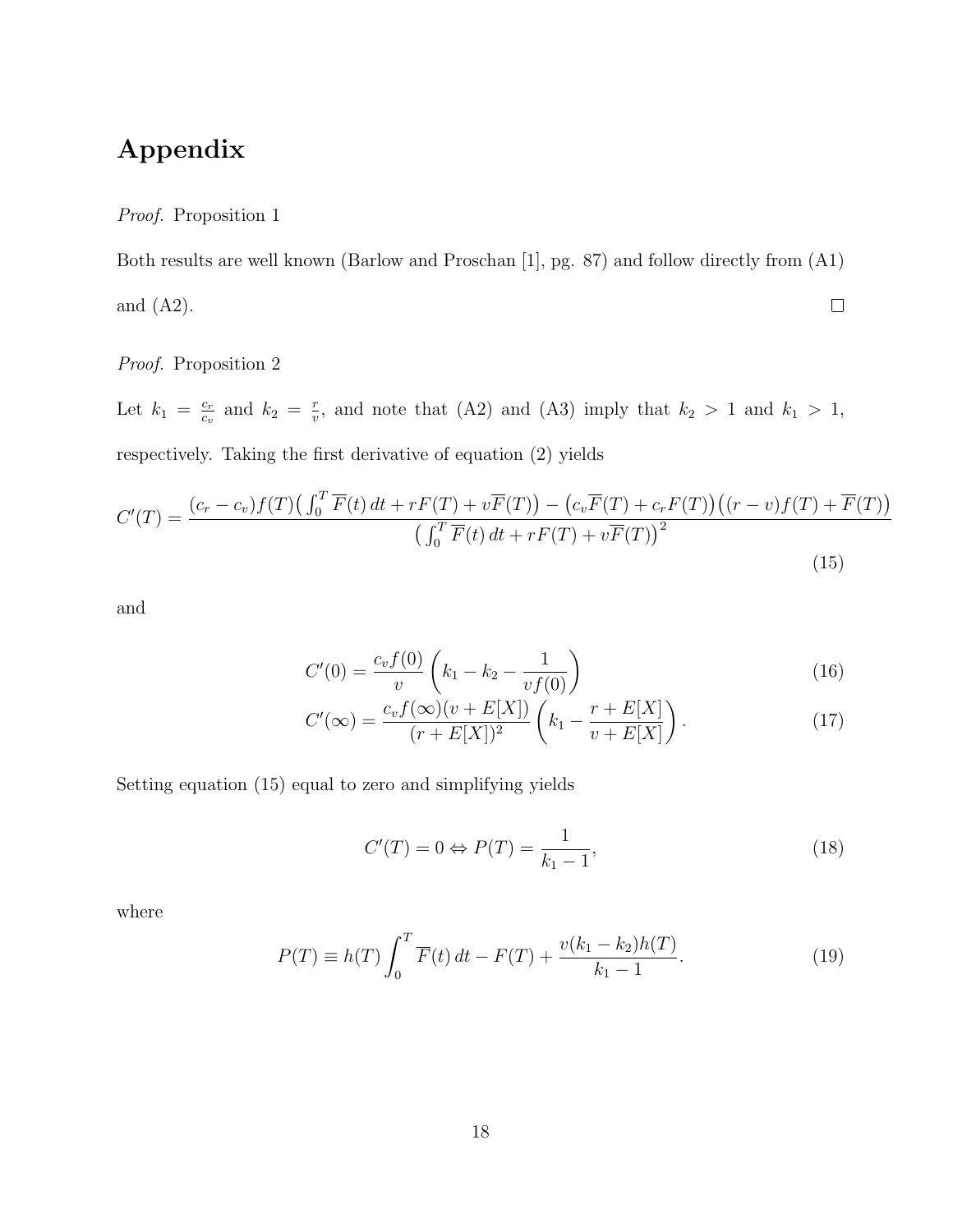Furthermore,

$$
P(0) = \frac{vf(0)(k_1 - k_2)}{k_1 - 1} = \frac{vf(0)\left(k_1 - k_2 - \frac{1}{vf(0)}\right) + 1}{k_1 - 1} \tag{20}
$$

$$
P(\infty) = \frac{h(\infty)(v + E[X])}{k_1 - 1} \left( k_1 - \frac{r + E[X]}{v + E[X]} \right) - 1 \tag{21}
$$

$$
P'(T) = h'(T) \left( \int_0^T \overline{F}(t) dt + \frac{v(k_1 - k_2)}{k_1 - 1} \right).
$$
 (22)

Lastly, note that assumption (A2) implies

$$
k_2 > \frac{r + E[X]}{v + E[X]} > 1.
$$
\n(23)

(i) If  $\frac{r+E[X]}{v+E[X]} \geq k_1$ , then

$$
P(0) \le 0
$$
 by (23)  
 $P'(T) < 0$  by (23) and (A1).

Hence,  $P(T)$  is strictly decreasing and equation (18) has no solution, which implies that  $C'(T)$  is either strictly increasing or strictly decreasing. However, since  $C'(0) < 0$ by inequality (23), we then know that  $C(T)$  is strictly decreasing and  $\xi^*$  is uniquely  $\infty$ . (Dagpunar [4] establishes the same result, namely that  $\xi^* < \infty$  if and only if  $\frac{r+E[X]}{v+E[X]}<\frac{c_r}{c_v}$  $\frac{c_r}{c_v}$ .)

- (ii) If  $k_1 \geq k_2 + \frac{1}{\nu f(0)}$ , then
- $P'(T) > 0$  by (A1)  $P(0) \geq \frac{1}{k_1}$  $\frac{1}{k_1-1}$ .

Hence,  $P(T)$  is strictly increasing and equation (18) has either no solution or a unique solution, 0, which implies that  $C'(T)$  is either strictly increasing or strictly decreasing. However, since  $C'(\infty) \geq 0$  by inequality (23), we then know that  $C(T)$  is strictly increasing and  $\xi^*$  is uniquely 0.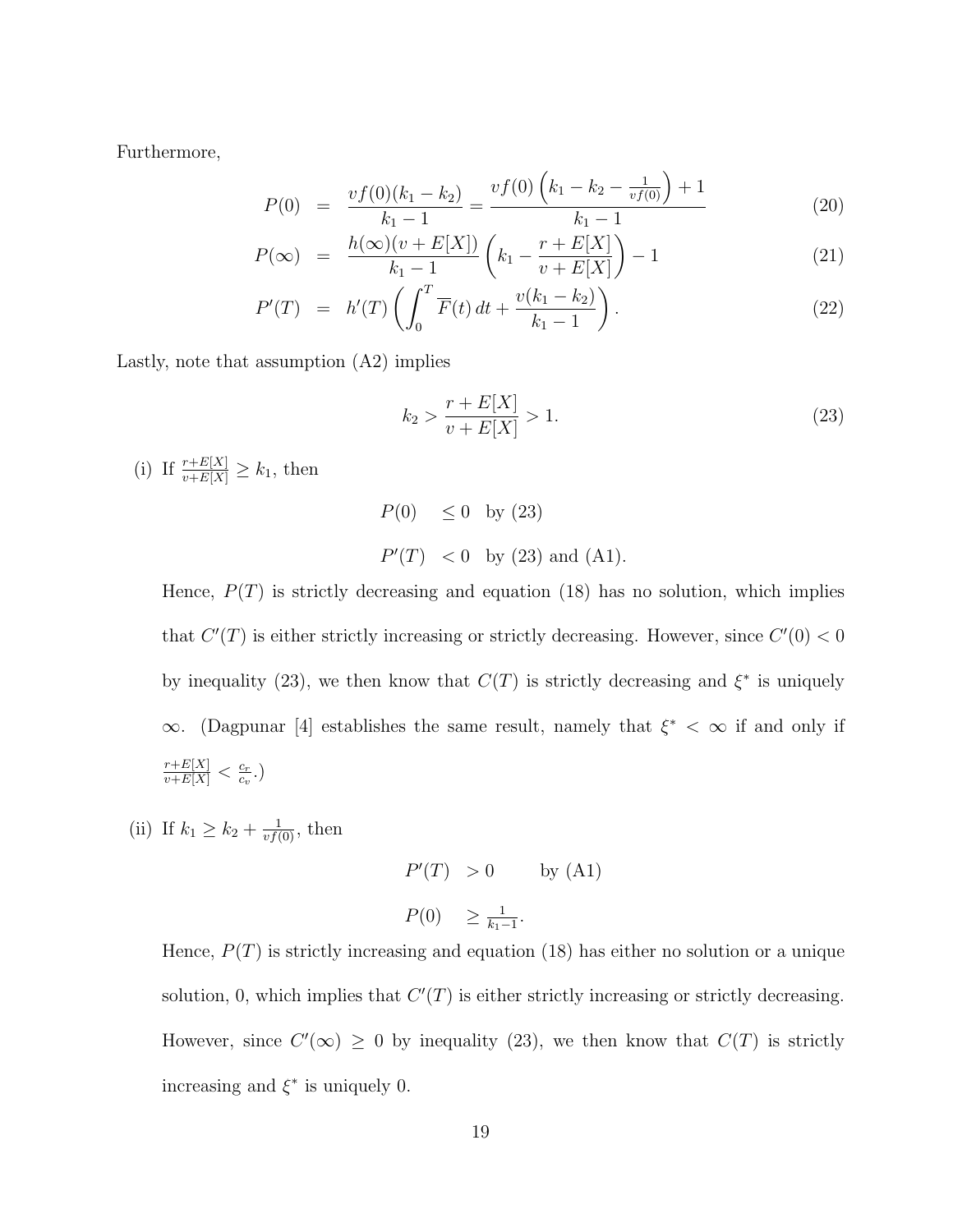(iii) If  $k_2 + \frac{1}{vf(0)} > k_1 > \frac{r+E[X]}{v+E[X]}$  $\frac{r+E[X]}{v+E[X]}$ , then we consider the following two mutually exclusive and jointly exhaustive cases. We show that  $C(T)$  is strongly quasiconvex and  $0<\xi^*<\infty$ for both cases.

<u>Case 1</u>: If  $k_2 + \frac{1}{vf(0)} > k_1 \ge k_2 > \frac{r+E[X]}{v+E[X]}$  $\frac{r+E[X]}{v+E[X]},$  then  $P'(T) > 0, \forall T > 0$  by (A1)  $P(0) \leq \frac{1}{k_1}$  $k_1-1$ 

$$
P(\infty) = \infty \qquad \text{by (A1)}.
$$

Hence, equation (18) has a unique, finite, positive solution. Moreover, since in this case  $C'(0) \leq 0$  and  $C'(\infty) \geq 0$ , we then know that  $C(T)$  is strongly quasiconvex with a unique global minimum and  $0 < \xi^* < \infty$  (see Bazaraa et. al. [2], pg. 123).

<u>Case 2</u>: If  $k_2 + \frac{1}{vf(0)} > k_2 > k_1 > \frac{r+E[X]}{v+E[X]}$  $\frac{r+E[X]}{v+E[X]}$ , then (A1) implies that

$$
P(0) \le 0, P(\infty) = \infty
$$
  

$$
P'(0) < 0, P'(\infty) > 0
$$
  

$$
P'(T) = 0 \Leftrightarrow \int_0^T \overline{F}(t) \, dt = \frac{v(k_2 - k_1)}{k_1 - 1}.
$$

Since  $P'(0) < 0$  and  $P'(\infty) > 0$ ,  $P'(T) = 0$  has solution(s). Furthermore, because  $\int_0^T \overline{F}(t) dt$  is strictly increasing and  $\frac{v(k_2-k_1)}{k_1-1}$  is a positive constant,  $P'(T) = 0$  has a unique solution. Consequently,  $P(T)$  is strongly quasiconvex with a unique global minimum. As a result, since  $P(0) \le 0$  and  $P(\infty) = \infty$ , equation (18) has a unique solution. As we have argued in Case 1,  $C(T)$  is therefore strongly quasiconvex and  $0 < \xi^* < \infty$ .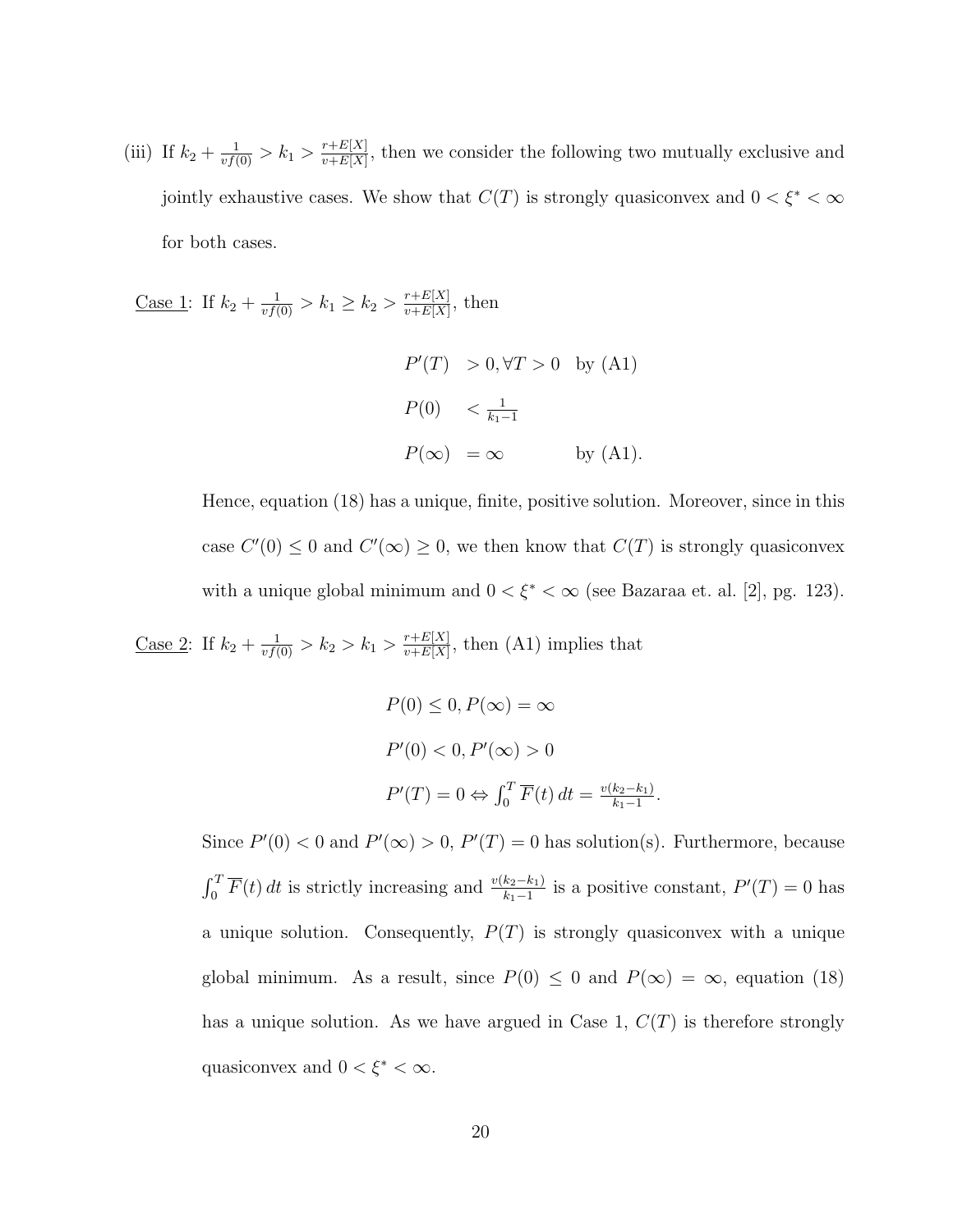Proof. Proposition 3

Let  $k_1 = \frac{c_r}{c_v}$  $\frac{c_r}{c_v}$  and  $k_2 = \frac{r}{v}$  $\frac{r}{v}$ . Setting the first derivative of  $\epsilon(T)$  equal to zero and simplifying yields

$$
\epsilon'(T) = 0 \Leftrightarrow Q(T) = \frac{1}{k_2 - 1},\tag{24}
$$

where

$$
Q(T) \equiv h(T) \int_0^T \overline{F}(T) dt - F(T). \tag{25}
$$

Note that (A1) implies that

$$
Q'(T) = h'(T) \int_0^T \overline{F}(t) dt > 0.
$$
\n(26)

Substituting equation (25) into equation (19) yields

$$
P(T) \equiv Q(T) + \frac{v(k_1 - k_2)h(T)}{k_1 - 1}.
$$
\n(27)

- (i) This result follows directly from Proposition 1 and part (i) of Proposition 2.
- (ii) This result follows directly from Proposition 1 and part (ii) of Proposition 2.
- (iii) Proposition 1 implies that there exists a unique  $\tau^* \in (0, \infty)$  that satisfies equation (24). If  $k_1 = k_2$ , then  $P(T) = Q(T)$  and condition (18) is equivalent to condition (24). Hence, we have  $0 < \xi^* = \tau^* < \infty$ .
- (iv) There exists a unique  $\tau^* \in (0, \infty)$  and  $\xi^* \in (0, \infty)$  by Proposition 1 and part (iii) of Proposition 2, respectively. By equations (18), (24), and (27),

$$
Q(\tau^*) = \frac{1}{k_2 - 1} \text{ and } P(\xi^*) = Q(\xi^*) + \frac{v(k_1 - k_2)h(\xi^*)}{k_1 - 1} = \frac{1}{k_1 - 1}
$$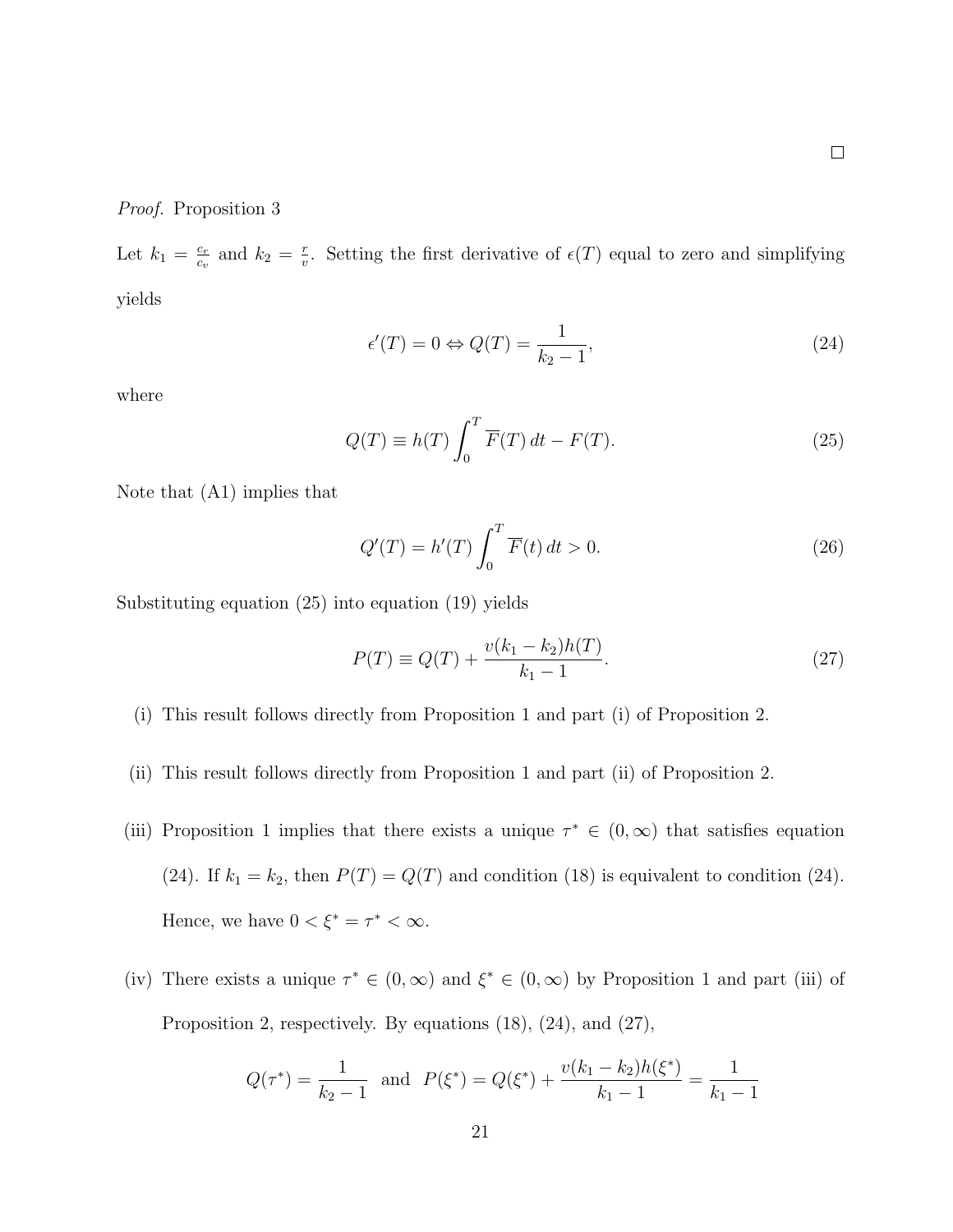or

$$
Q(\tau^*) - Q(\xi^*) = \frac{1}{k_2 - 1} - \frac{1}{k_1 - 1} + \frac{v(k_1 - k_2)h(\xi^*)}{k_1 - 1} < 0
$$

where the last inequality follows from the condition of this part (iv). Inequality  $(26)$ implies that  $Q(T)$  is strictly increasing, hence  $0 < \tau^* < \xi^* < \infty$ .

(v) The proof of part (v) is analogous to that of part (iv) and is omitted.

#### Proof. Proposition 4

Propositions 1 and 2 imply that if  $T_i \in [0, \min\{\tau_i^*, \xi_i^*\}]$ , then  $\epsilon_i(\min\{\tau_i^*, \xi_i^*\}) > \epsilon(T_i)$ and  $C_i(\min\{\tau_i^*, \xi_i^*\})$  <  $C_i(T_i)$ ; if  $T_i \in (\max\{\tau_i^*, \xi_i^*\}, \infty)$ , then  $\epsilon_i(\max\{\tau_i^*, \xi_i^*\})$  >  $\epsilon(T_i)$ and  $C_i(\max\{\tau_i^*,\xi_i^*\}) < C_i(T_i)$ . Hence, for any optimal solution to problem (4)-(5), say  ${T_1^*, T_2^*, \ldots, T_n^*},$  with at least one machine i such that  $T_i^* \notin \left[\min\{\tau_i^*, \xi_i^*\}, \max\{\tau_i^*, \xi_i^*\}\right],$ there exists another optimal solution  $\{T_1^{**}, T_2^{**}, \ldots, T_n^{**}\}$  with lower cost where

$$
T_{i}^{**} = \begin{cases} \min\{\tau_{i}^{*}, \xi_{i}^{*}\}, & T_{i}^{*} < \min\{\tau_{i}^{*}, \xi_{i}^{*}\} \\ \max\{\tau_{i}^{*}, \xi_{i}^{*}\}, & T_{i}^{*} > \max\{\tau_{i}^{*}, \xi_{i}^{*}\} \\ T_{i}^{*}, & \text{otherwise.} \end{cases}
$$

 $\Box$ 

#### Proof. Proposition 5

Proposition 1 and equations  $(12)-(13)$  imply that

$$
\epsilon_i(T_i) \ge \underline{\epsilon} \Leftrightarrow T_i \in [T_i^-(\underline{\epsilon}), T_i^+(\underline{\epsilon})].
$$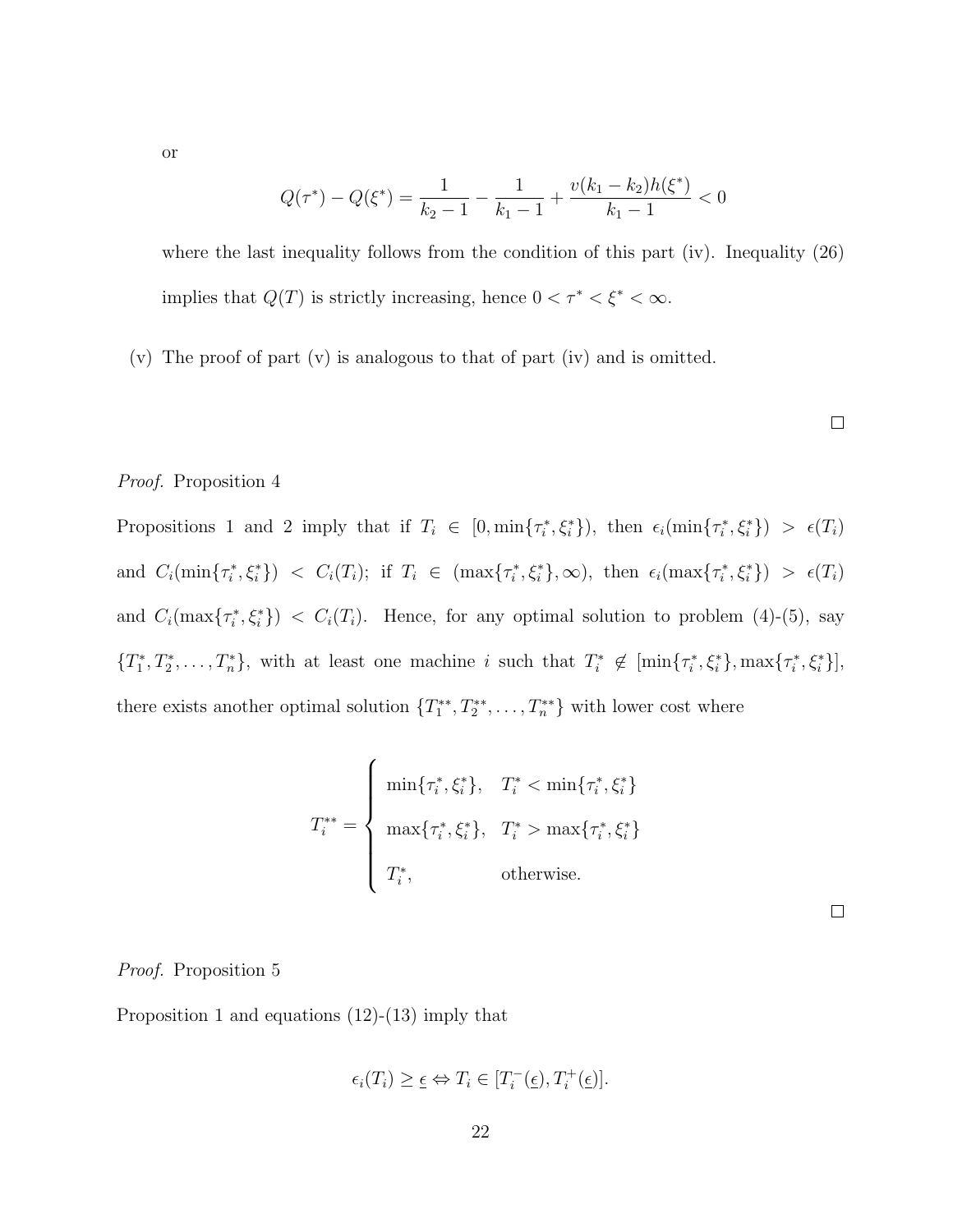Proposition 2 implies that  $C_i(T_i)$  is strictly decreasing for all  $0 \leq T_i \leq \xi_i^*$  and strictly increasing for all  $T_i > \xi_i^*$ . Hence,  $T_i^*$  as defined in equation (11) satisfies

$$
T_i^* = \arg\min \{ C_i(T_i) : \epsilon_i(T_i) \ge \epsilon \}
$$

which implies that  $T_i^*$  is a unique optimal solution to problem (9)-(10) for machine *i*. Because this result holds for all  $i = 1, \ldots, n$ ,  $\{T_1^*, T_2^*, \ldots, T_n^*\}$  is the unique optimal solution to problem (7)-(8).  $\Box$ 

Proof. Lemma 1

- (i) Because  $\epsilon_{max} \equiv \epsilon_b(\tau_b^*)$ , if  $\epsilon > \epsilon_{max}$ , then problem (9)-(10) is infeasible for machine b. Because problem  $(7)-(8)$  is equivalent to the collection of n separate problems of the form of  $(9)-(10)$ , problem  $(7)-(8)$  is also infeasible.
- (ii) If  $\underline{\epsilon} < \epsilon_{min} \equiv \min{\{\epsilon(\xi_1^*), \epsilon(\xi_2^*), \ldots, \epsilon(\xi_n^*)\}}$ , then  $\epsilon_i(\xi_i^*) > \underline{\epsilon}$  for all  $i = 1, 2, \ldots, n$ . Hence, the optimal solution to problem (7)-(8) is  $\{\xi_1^*, \xi_2^*, \dots, \xi_n^*\}$ , and the throughput requirement (8) is not binding at optimality.
- (iii) If  $\epsilon \leq \epsilon_{max}$ , then problem (7)-(8) is feasible. If  $\epsilon \geq \epsilon_{min}$ , then there exists at least one machine  $j \in \{1, 2, ..., n\}$  such that  $\epsilon_j(\xi_j^*) \leq \epsilon$ . Proposition 5 then implies that  $\epsilon_j(T_j^*) = \epsilon$ , hence (8) is binding at optimality. To establish the strictly increasing property of  $C^*$ , we proceed by contradiction. Suppose  $C^*$  is not strictly increasing in  $\epsilon$  when  $\epsilon_{max} \geq \epsilon \geq \epsilon_{min}$ ; then there exist two throughput values  $\epsilon_1$  and  $\epsilon_2$  such that  $\epsilon_{max} \geq \epsilon_1 > \epsilon_2 \geq \epsilon_{min}$  and  $C^*(\epsilon_2) = C^*(\epsilon_1)$ . As a result, (8) is not necessarily binding at optimality for problem (7)-(8) with  $\underline{\epsilon} = \underline{\epsilon}_2$ , and we reach a contradiction.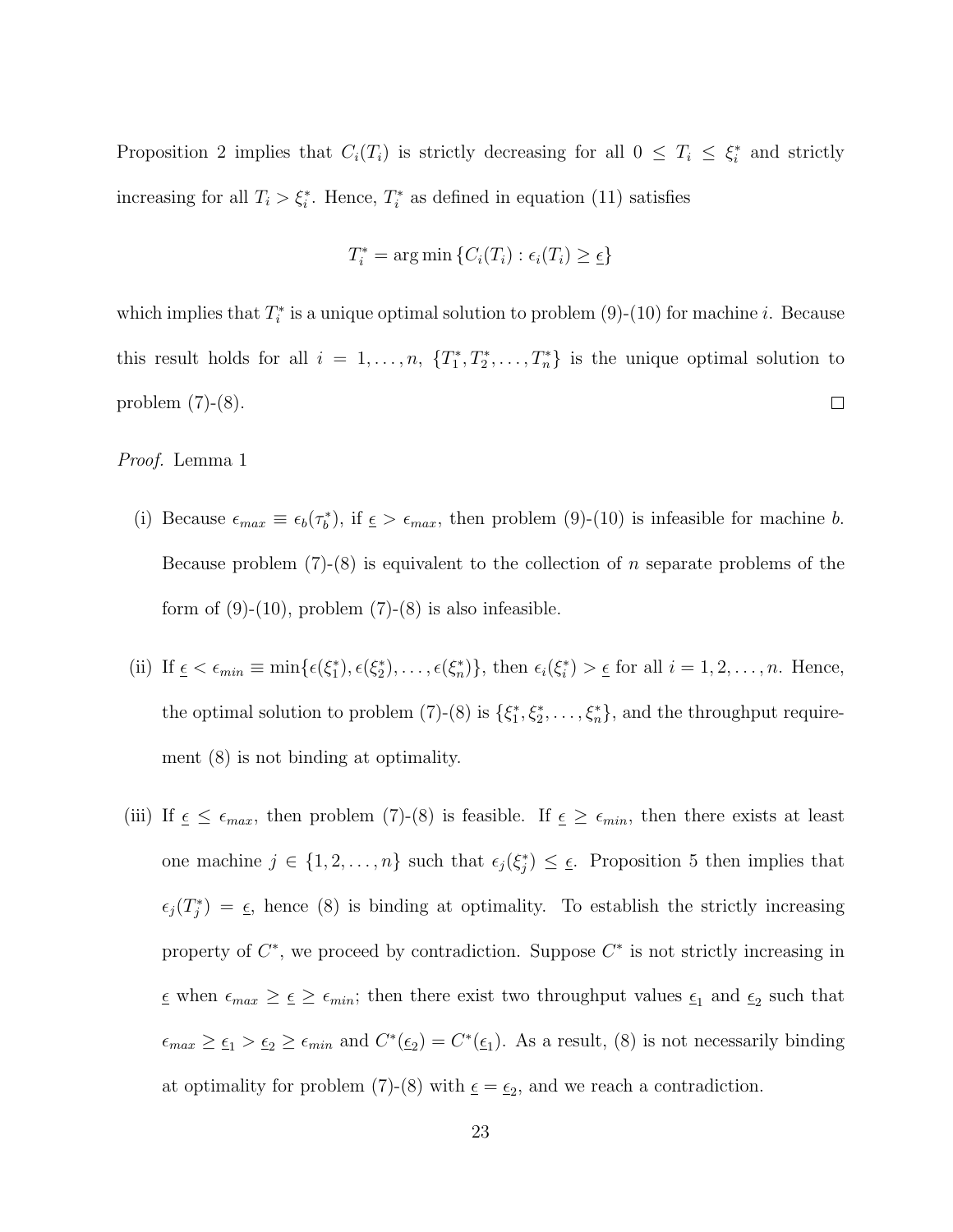#### Proof. Lemma 2

- (i) Because  $C_i(\xi_i^*)$  is the minimum value of  $C_i(T_i)$  for each  $i = 1, ..., n$ , if  $B < \sum_i^n C_i(\xi_i^*),$ then the budget constraint (5) is infeasible.
- (ii) Proposition 1 implies that if  $T_i \in [T_i^-]$  $T_i^-(\epsilon_{max}), T_i^+(\epsilon_{max})],$  then  $\epsilon_i(T_i) \geq \epsilon_{max}.$  Let

$$
\hat{T}_i^* \equiv \arg\min_{T_i \in [T_i^-(\epsilon_{max}), T_i^+(\epsilon_{max})]} \{C_i(T_i)\}, \forall i = 1, \ldots, n, i \neq b
$$

and  $\hat{T}_b^* \equiv \tau_b^*$ . Consequently, we have  $\sum_{i=1}^n C_i(\hat{T}_i^*) = B_{max}$ . It is straightforward to verify that for  $B > B_{max}$ ,  $\{\hat{T}_1^*, \dots, \hat{T}_n^*\}$  is an optimal solution to problem (4)-(5) such that the budget constraint (5) is not binding.

(iii) The definition of  $B_{max}$  implies that if  $B = B_{max}$ , then  $\epsilon^* = \epsilon_{max}$  and (5) is binding at optimality. Consequently, we only need to prove that the results hold when  $B_{min} \leq B$  $B_{max}$ . Clearly, parts (i) and (ii) imply that if  $B_{min} \leq B < B_{max}$ , then problem (4)-(5) is feasible and  $\epsilon^* < \epsilon_{max}$ . By Proposition 4, there exists an optimal solution, say  $\underline{T}^* =$  ${T_1^*, T_2^*, \ldots, T_n^*},$  that satisfies  $T_i^* \in [\min\{\tau_i^*, \xi_i^*\}, \max\{\tau_i^*, \xi_i^*\}], i = 1, \ldots, n$ . Without loss of generality, we assume that under this solution there is only one bottleneck machine, say  $\beta$ . Thus,  $\epsilon^* = \epsilon_\beta(T^*_\beta) < \epsilon_{max} \leq \epsilon_\beta(\tau^*_\beta)$  implies that  $T^*_\beta \neq \tau^*_\beta$ . To prove that the budget constraint (5) must be binding at optimality, we proceed by contradiction. We let  $B^*$  be the left-hand side value of constraint (5) at optimality, assume that  $B^* < B$ , and construct a feasible solution to problem (4)-(5), denoted by  $\hat{\mathcal{I}} \equiv \{\hat{T}_1, \hat{T}_2, \ldots, \hat{T}_n\},\$  which is strictly better than  $\underline{T}^*$ . For all  $i = 1, \ldots, n, i \neq \beta$ , let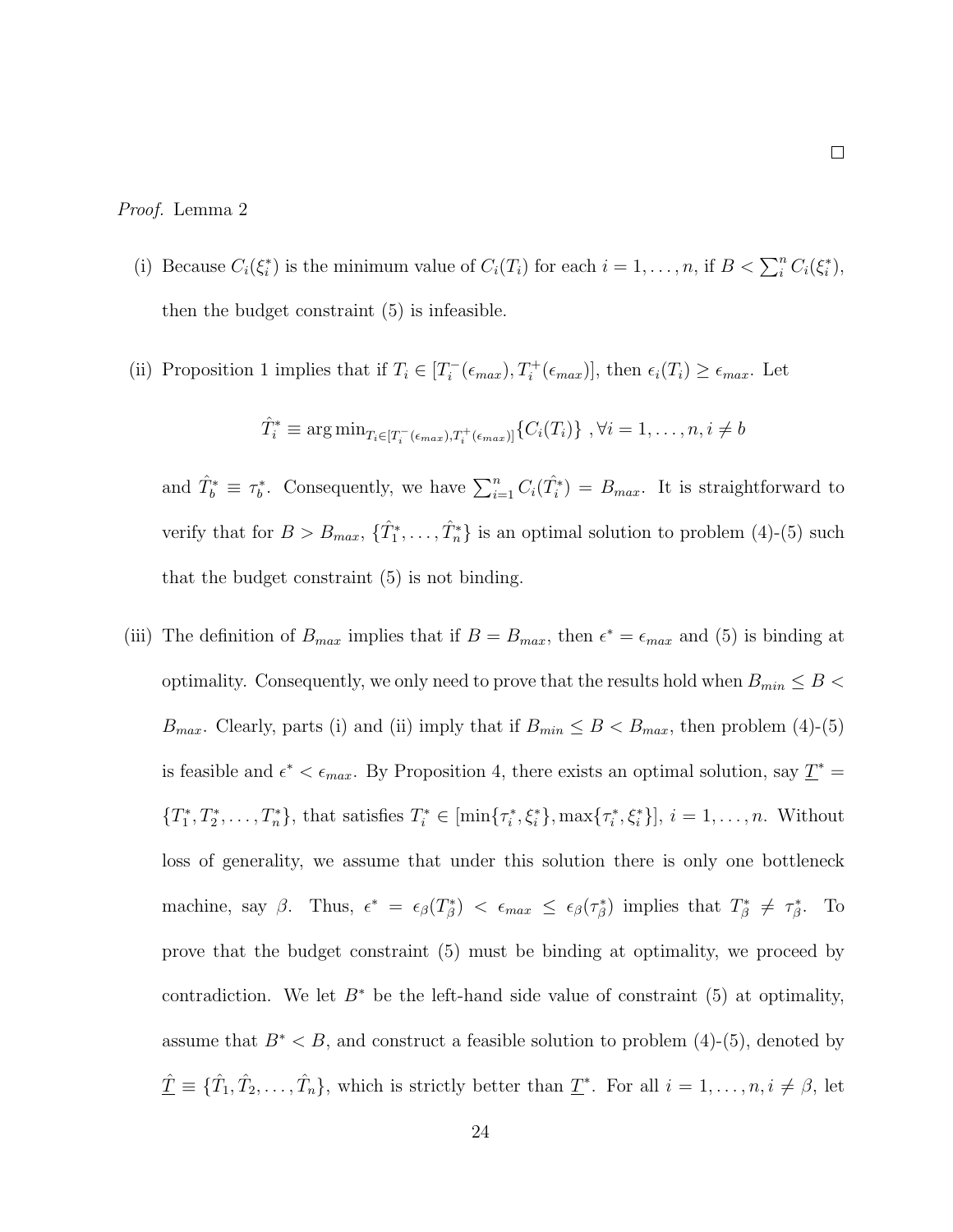$\hat{T}_i = T_i^*$ . To construct  $\hat{T}_{\beta}$ , we consider the following two mutually exclusive and jointly exhaustive cases.

- (a) If  $B B^* \geq C_\beta(\tau_\beta^*) C_\beta(T_\beta^*)$ , let  $\hat{T}_\beta = \tau_\beta^*$ . Since  $T_\beta^* \neq \tau_\beta^*$ , we have  $\epsilon_\beta(\hat{T}_\beta) >$  $\epsilon_{\beta}(T_{\beta}^{*})$ . It is straightforward to show that  $\sum_{i=1}^{n} C_{i}(\hat{T}_{i}) \leq B$  and  $\min_{i=1,\dots,n} \epsilon_{i}(\hat{T}_{i}) >$  $\min_{i=1,\dots,n} \epsilon_i(T_i^*).$
- (b) If  $B B^* < C_\beta(\tau_\beta^*) C_\beta(T_\beta^*)$ , let  $\hat{T}_\beta$  be the value such that  $C_\beta(\hat{T}_\beta) = C_\beta(T_\beta^*) + C_\beta(T_\beta^*)$  $(B - B^*)$  and  $\epsilon_\beta(\hat{T}_\beta) > \epsilon_\beta(T^*_\beta)$ . Propositions 1 and 2 imply that for all  $i = 1, ..., n$ , if  $T_i \in \left[ \min\{\tau_i^*, \xi_i^*\}, \max\{\tau_i^*, \xi_i^*\} \right]$ , then  $C_i(T_i)$  and  $\epsilon_i(T_i)$  are either both strictly decreasing (if  $\tau_i^* < \xi_i^*$ ) or both strictly increasing (if  $\tau_i^* > \xi_i^*$ ). And due to the fact that  $T^*_{\beta} \neq \tau^*_{\beta}$ , there exists a  $\hat{T}_{\beta}$  which satisfies  $C_{\beta}(\hat{T}_{\beta}) = C_{\beta}(T^*_{\beta}) + (B - B^*)$ and  $\epsilon_{\beta}(\hat{T}_{\beta}) > \epsilon_{\beta}(T_{\beta}^{*})$ . It is straight forward to show that  $\sum_{i=1}^{n} C_i(\hat{T}_i) = B$  and  $\min_{i=1,\dots,n} \epsilon_i(\hat{T}_i) > \min_{i=1,\dots,n} \epsilon_i(T_i^*).$

In summary, if  $B^* < B$ , there exists a solution  $\hat{\underline{T}}$ , that is strictly better than the optimal solution,  $\underline{T}^*$ . Thus, we reach a contradiction. The strictly increasing property of  $B^*$  follows by the same argument as that of part (iii) of Lemma 1.

#### Proof. Theorem 1

If  $\epsilon_{min} \leq \epsilon \leq \epsilon_{max}$ , then  $B_{min} \leq C^* \leq B_{max}$  by the definitions of  $\epsilon_{min}$ ,  $B_{min}$ ,  $\epsilon_{max}$ , and  $B_{max}$ . Moreover, part (iii) of Lemma 1 implies that  $\min{\{\epsilon_1(T_1^*), \epsilon_2(T_2^*), \ldots, \epsilon_n(T_n^*)\}} = \underline{\epsilon}$ . Now suppose that  $\underline{T}^* \equiv \{T_1^*, T_2^*, \ldots, T_n^*\}$  is not an optimal solution to problem (4)-(5) with  $B =$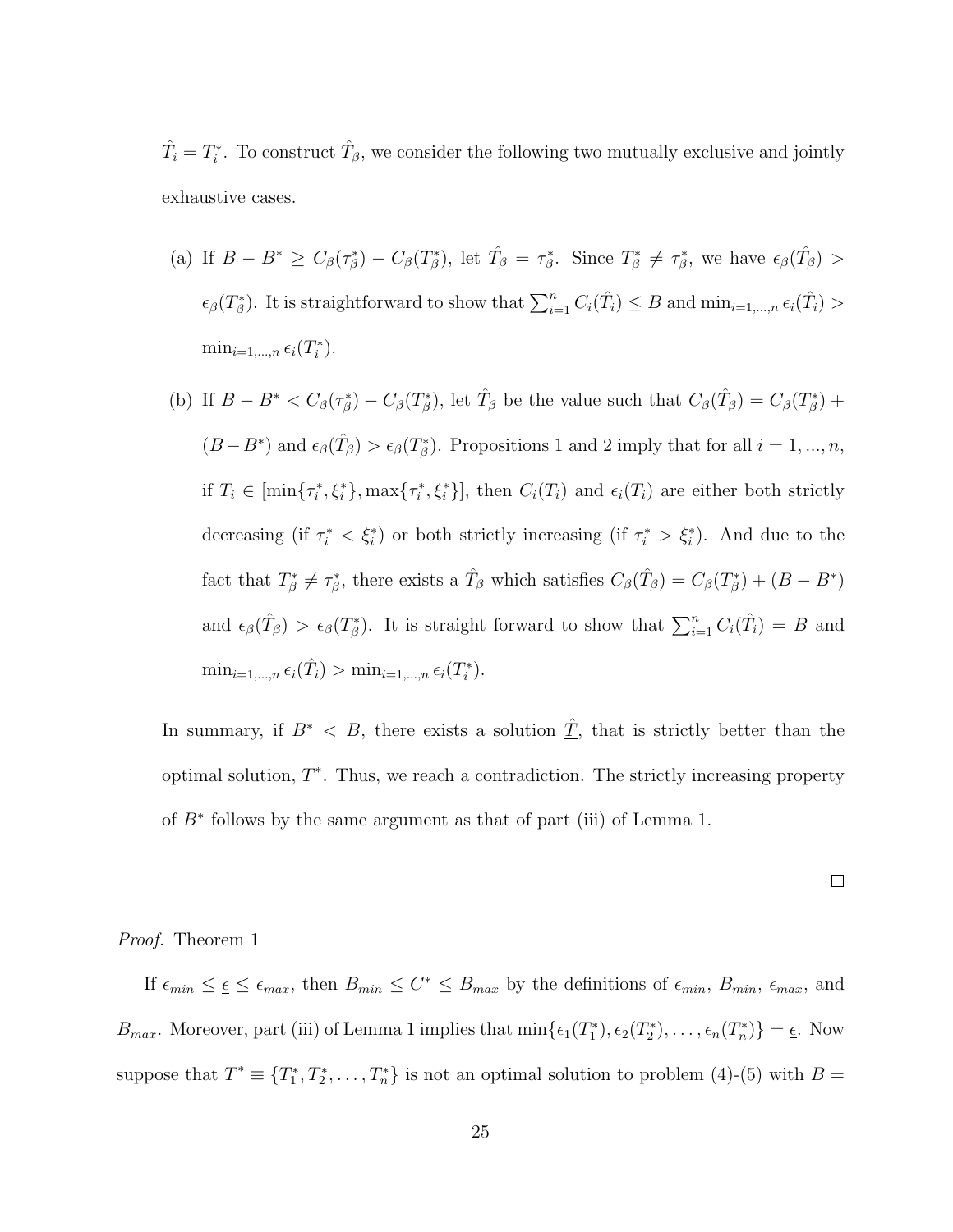$C^*$ , and let  $\underline{\hat{T}}^* \equiv \{\hat{T}_1^*, \ldots, \hat{T}_n^*\} \neq \underline{T}^*$  be an optimal solution. Consequently,  $\sum_{i=1}^n C_i(\hat{T}_i^*) \leq$  $B = C^*$  and  $\min\{\epsilon_1(\hat{T}_1^*), \epsilon_2(\hat{T}_2^*), \ldots, \epsilon_n(\hat{T}_n^*)\} > \min\{\epsilon_1(T_1^*), \epsilon_2(T_2^*), \ldots, \epsilon_n(T_n^*)\} = \underline{\epsilon}$ , which implies that  $\hat{\mathcal{I}}^*$  is also an optimal solution to problem (7)-(8), but that constraint (8) is not binding when  $\underline{T} = \underline{\hat{T}}^*$ . The result follows by contradiction with part (iii) of Lemma 1. To establish the uniqueness of this optimal solution to problem (4)-(5) with  $B = C^*$ , assume that this problem has another optimal solution  $T^{**}$  other than  $T^*$ . Clearly,  $T^{**}$  is also an optimal solution to problem (7)-(8) with  $\epsilon = \epsilon^*$  which contradicts Proposition 5.  $\Box$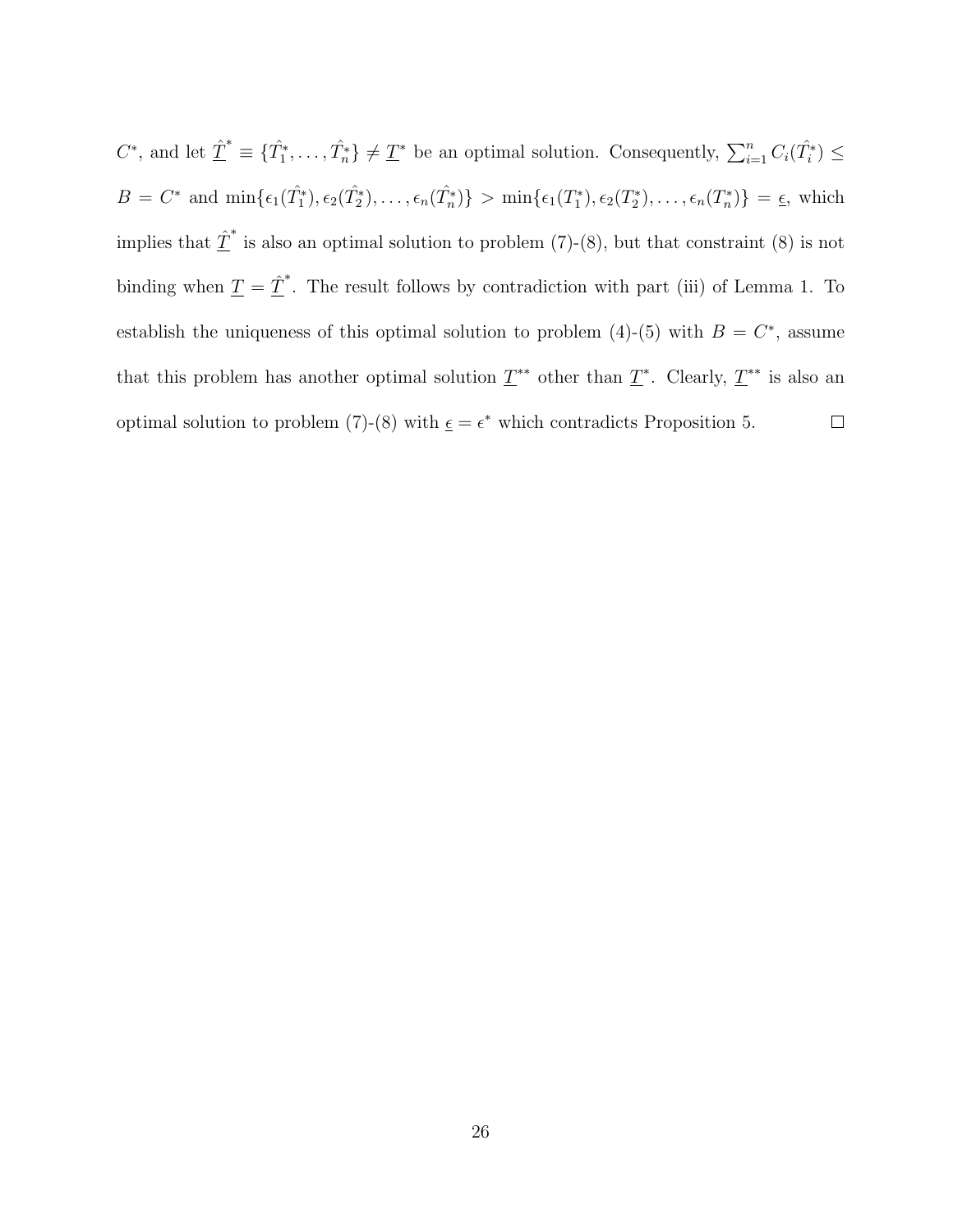# References

- [1] R. E. Barlow and F. Proschan. Mathematical Theory of Reliability. Society for Industrial and Applied Mathematics, New York, 1996.
- [2] M. S. Bazaraa, H. D. Sherali, and C. M. Shetty. Nonlinear programming theory and algorithms. John Wiley & Sons, Inc., New York, 1993.
- [3] D. I. Cho and M. Parlar. A survey of maintenance models for multi-unit systems. European Journal of Operational Research, 51:1–23, (1991).
- [4] J. S. Dagpunar. Some necessary and sufficient conditions for age replacement with non-zero downtimes. The Journal of the Operations Research Society, 45(2):2251–229, 1994.
- [5] F. S. Dekker, R. and R. Wildeman. A review of multi-component maintenance models with economic dependence. *Mathematical Methods of Operations Research*, 45(3):411– 435, 1997.
- [6] L. F. Hsu. Optimal preventive maintenance policies in a serial production system. International Journal of Production Research, 29:2534–2555, 1991.
- [7] S. M. R. Iravani and I. Duenyas. Integrated maintenance and production control of a deteriorating production system. IIE Transactions, 34:423–435, 2002.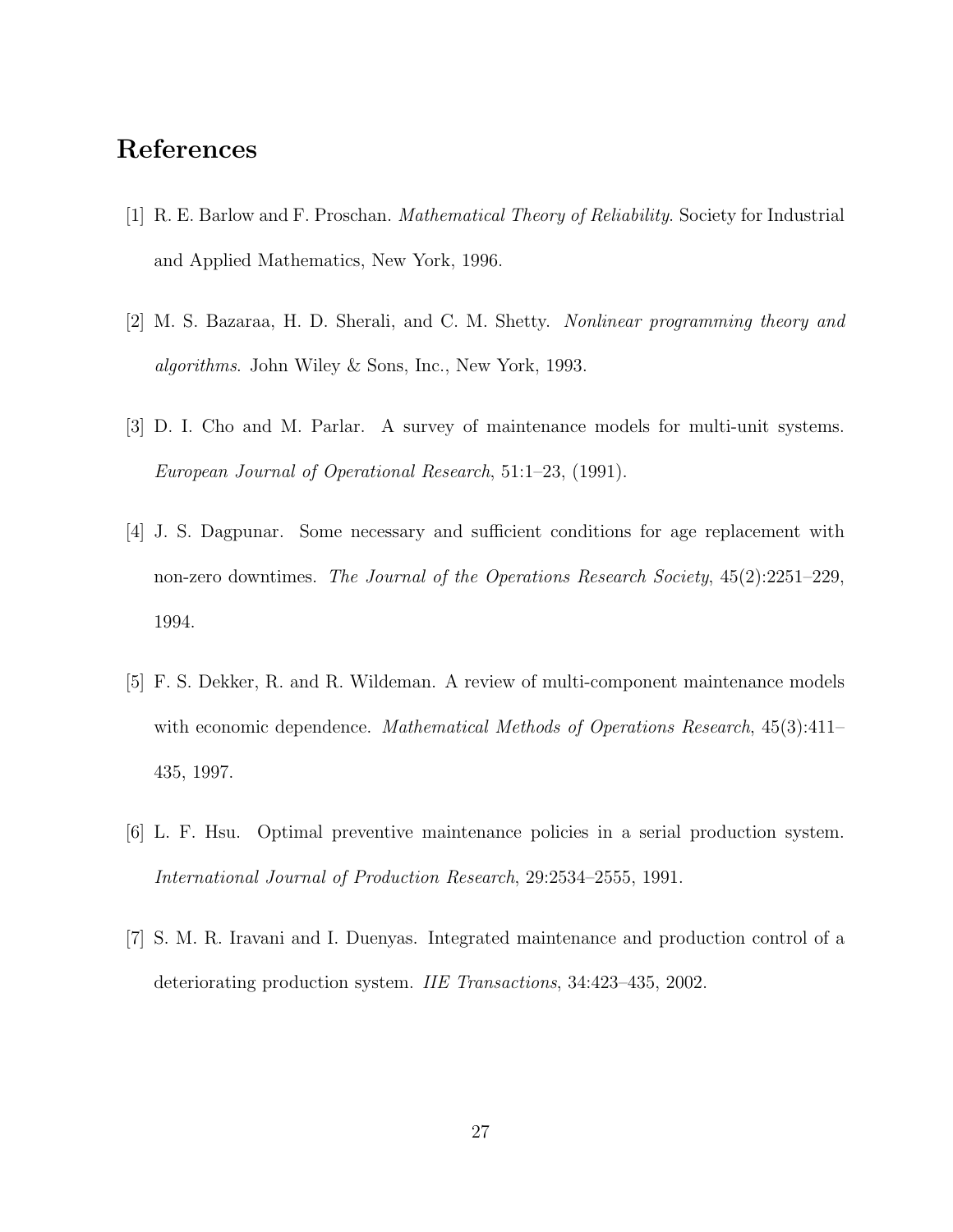- [8] A. C. Marquez, J. N. D. Gupta, and A. S. Heguedas. Maintenance policies for a production system with constrained production rate and buffer capacity. International Journal of Production Research, 41(9):1909–1926, 2003.
- [9] J. J. McCall. Maintenance policies for stochastically failing equipment: A survey. Management Science, 11(5):493–524, 1965.
- [10] R. D. Meller and D. S. Kim. The impact of preventive maintenance on system cost and buffer size. European Journal of Operational Research, 95:577–591, 1996.
- [11] W. P. Pierskalla and J. A. Voelker. A survey of maintenance models: The control and surveillance of deteriorating systems. Naval Research Logistics Quarterly, 23:353–388, 1976.
- [12] F. A. Schouten and S. G. Vanneste. Maintenance optimization of a production system with buffer capacity. *European Journal of Operational Research*, 82:323–338, 1995.
- [13] Y. S. Sherif and M. L. Smith. Optimal maintenance modles for systems subject to failure – a review. Naval Research Logistics Quarterly, 28:47–74, 1981.
- [14] L. C. Thomas. A survey of maintenance and replacement models for maintainability and reliability of multi-item systems. Reliability Engineering, 16:297–308, 1986.
- [15] C. Valdez-Flores and R. M. Feldman. A survey of preventive maintenance models for stochastically deteriorating single-unit systems. Naval Research Logistics, 36:419–446, 1989.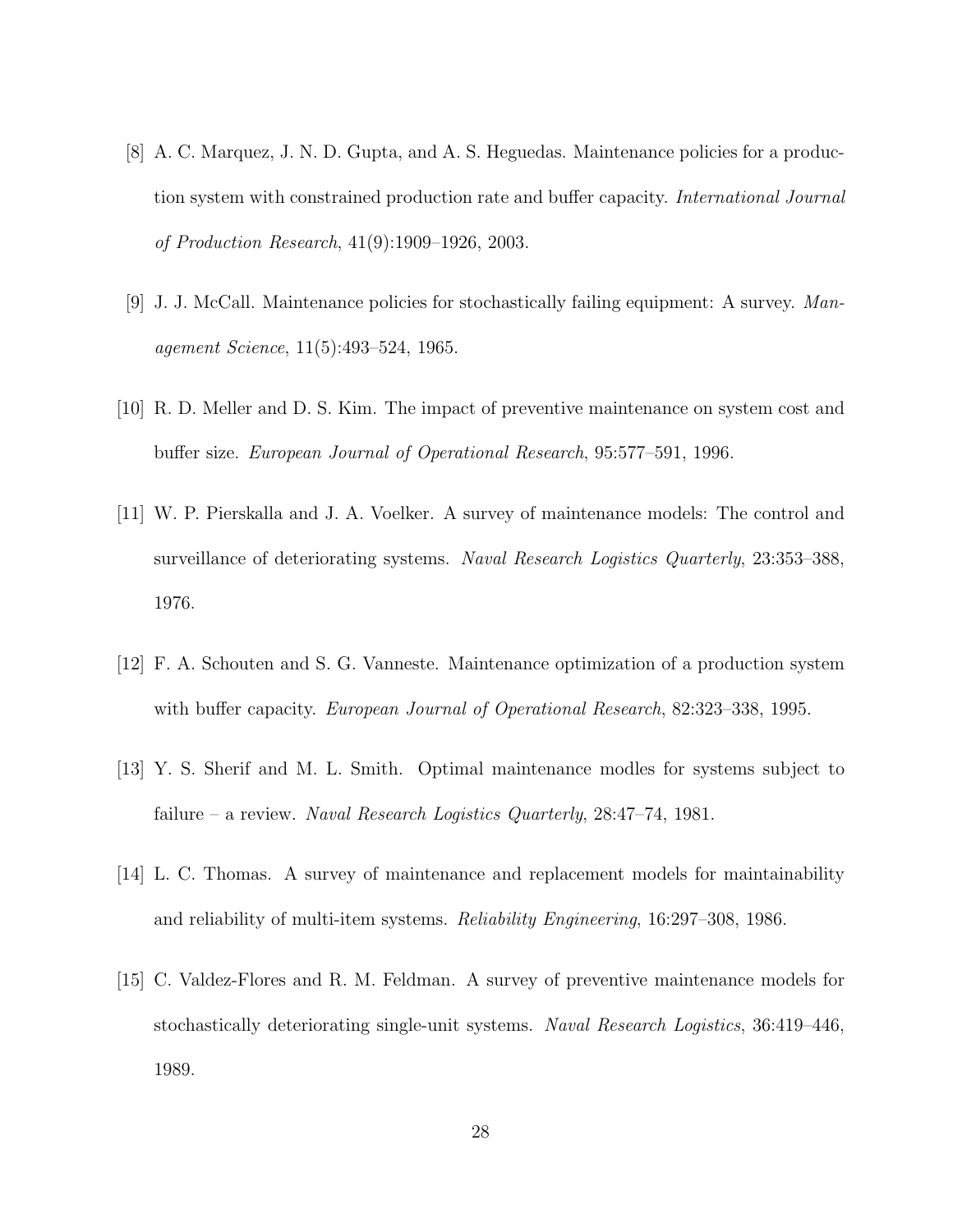[16] H. Z. Wang. A survey of maintenance policies of deterioration systems. European Journal of Operational Research, 139:469–489, 2002.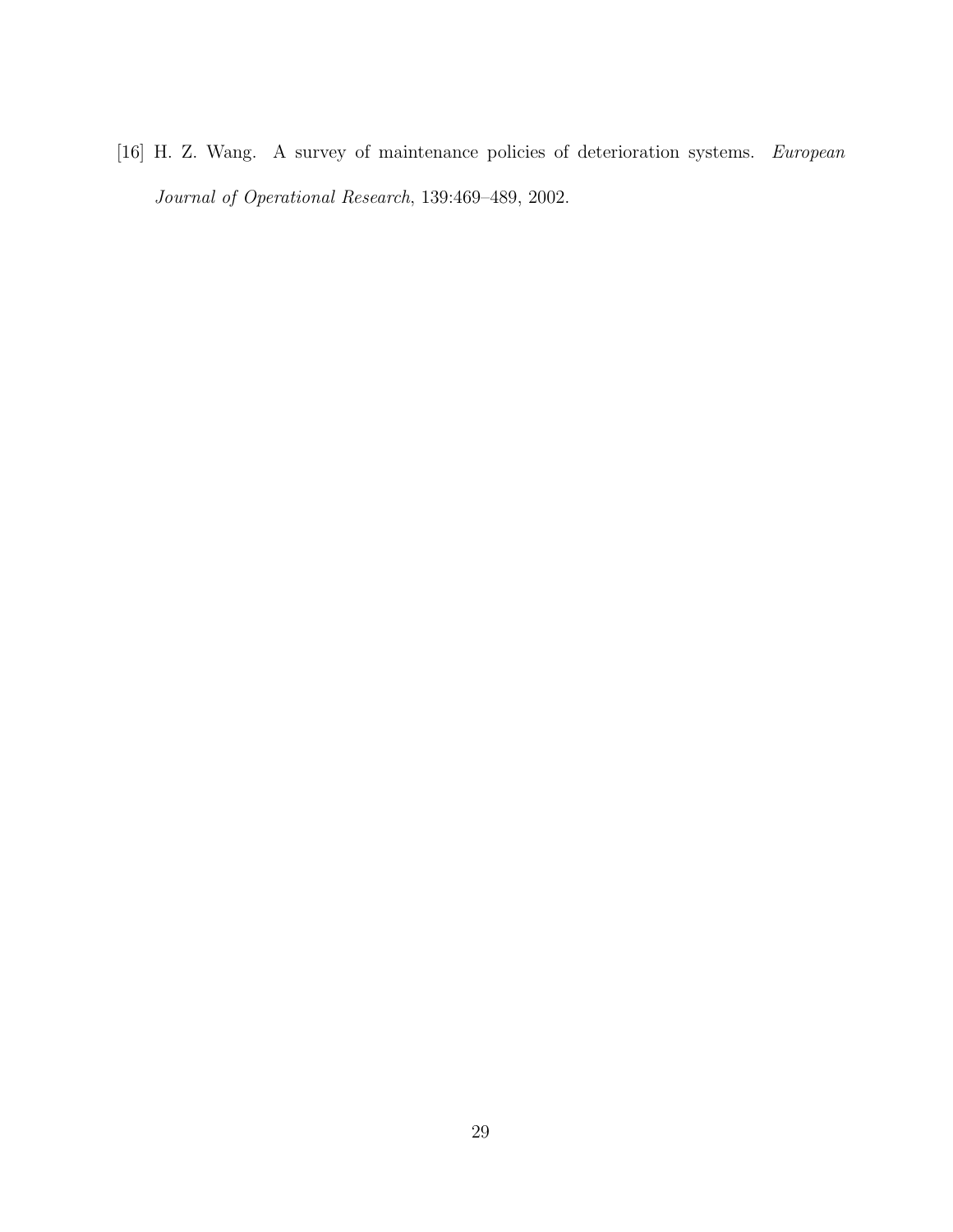